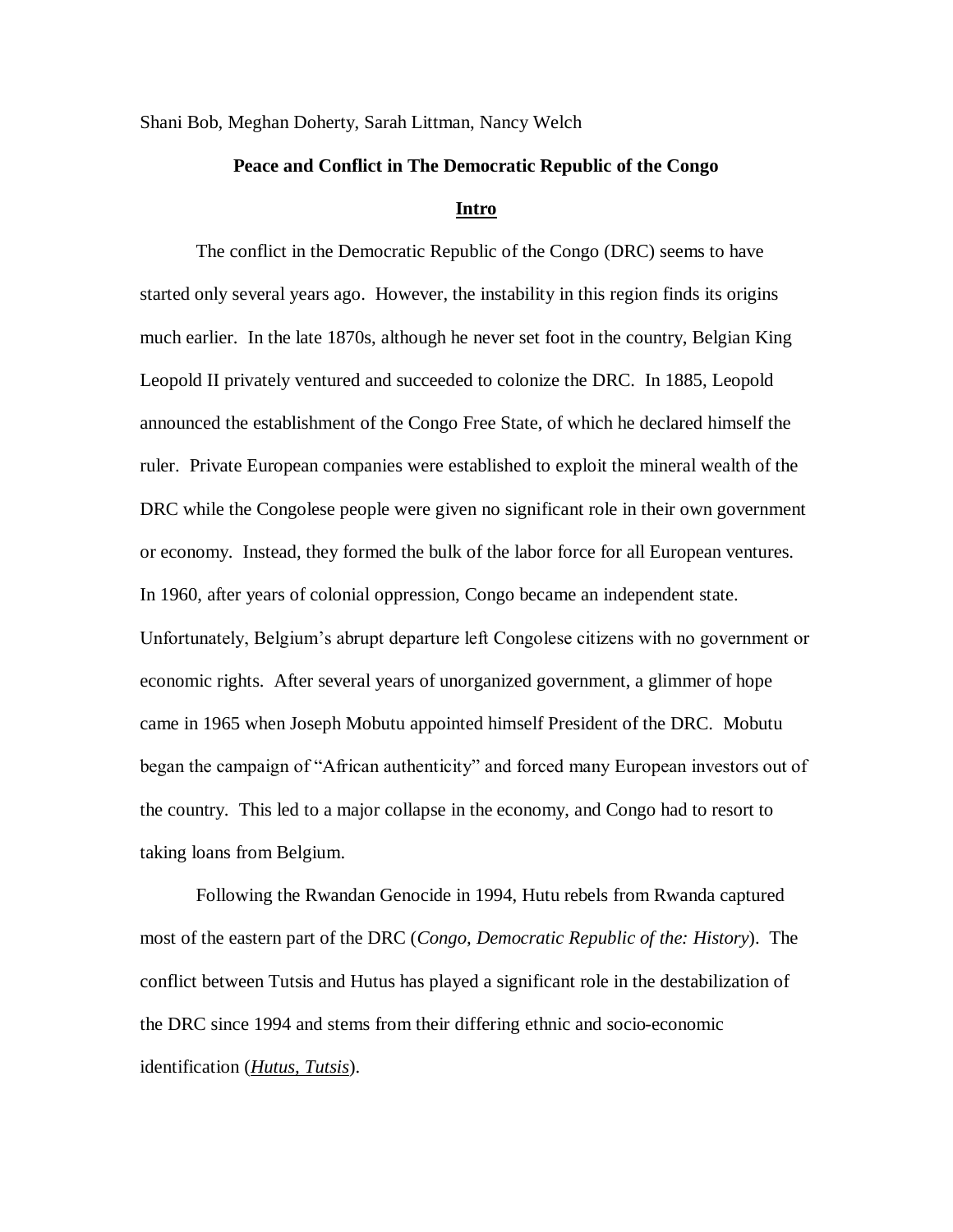The Hutus and Tutsis differ in appearance and have experienced longstanding socio-economic disparity (fueled by the existence of a market-dominant minority, the Tutsis, and an economically disadvantaged majority, the Hutus) (*Hutus, Tutsis*). The Hutus are the indigenous peoples of the Great Lakes Region in Africa, which includes the DRC, Rwanda, Burundi, Kenya, Tanzania and Uganda (*Hutus, Tutsis*). The Tutsis migrated to the region from Ethiopia in the 1600's (*Hutus, Tutsis*). The flood of Rwandan Hutu rebels and Rwandan Tutsi refugees into the eastern DRC created an invisible border between the nations. In 1996, the Tutsi rebels captured the DRC's capital, Kinshasa, and appointed Laurent Kabila as president of the country. Unfortunately, his leadership was much the same as Mobutu's, and he was accused by rebels and neighboring countries of becoming a dictator. This led to war between seven nations and various rebel factions on Congolese soil (*Congo, Democratic Republic of the: History*).

## **Components of the Conflict**

The DRC conflict involves a complex array of relationships, settings and interests. Many have called Congo's ongoing conflict Africa's First World War (Weiss). The key actors involved in the conflict include the DRC's current president Joseph Kabila, Joseph's father and predecessor Laurent Kabila, Laurent's predecessor Mobutu Sese Seko, Rwandan genocide perpetrators (otherwise known as the Interhamwe), numerous rebel armies, militias and militia leaders, the RCD (Congo's current transitional government), the existing and former Rwandan government, the ALIR (the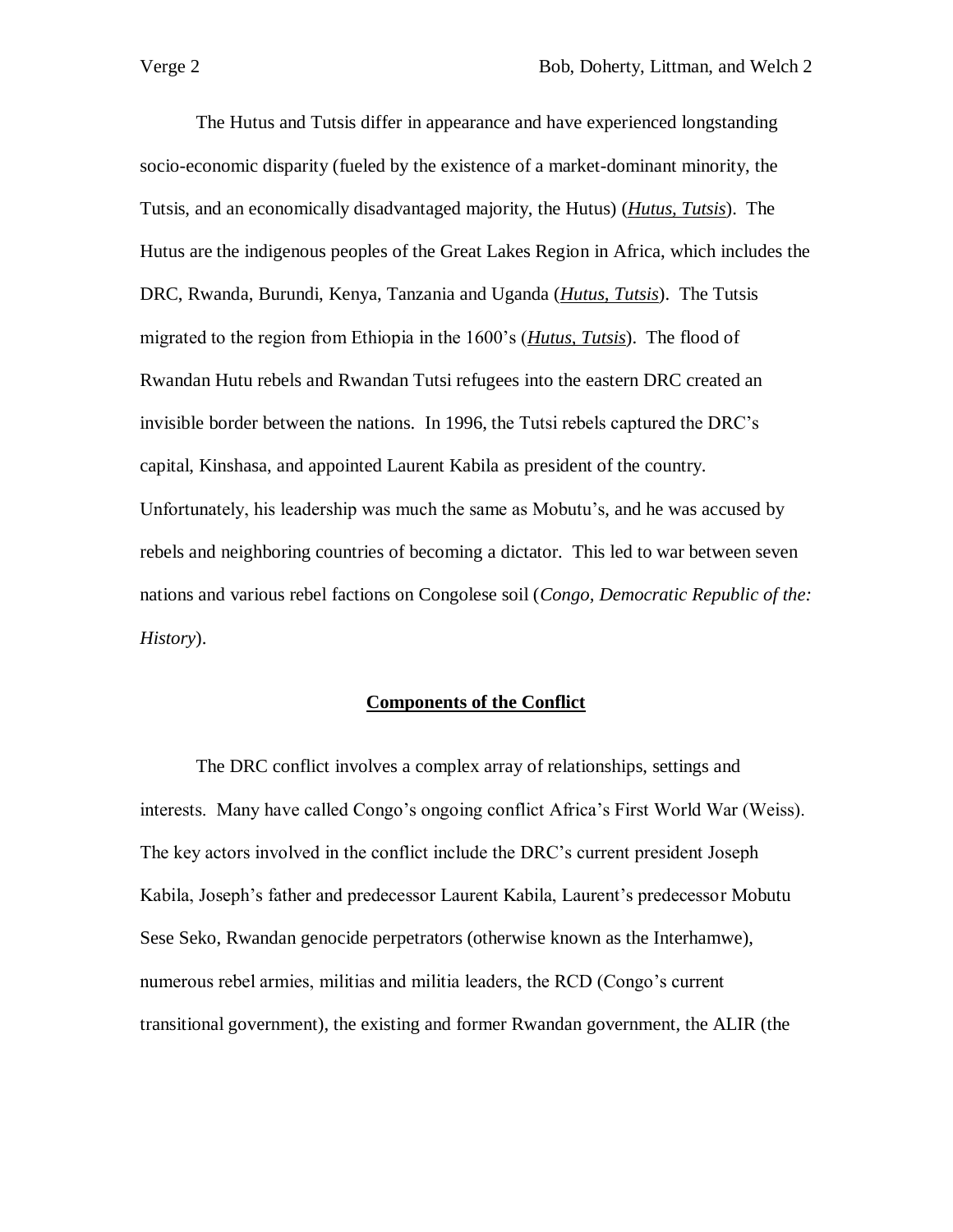Army for the Liberation of Rwanda), the government and peoples of Uganda, Burundi, Angola, Namibia, Zimbabwe, Chad, Sudan, and the Hutu and Tutsi ethnic groups.

### A Foundation

The conflict between the Hutus and Tutsis provides a complex framework of positions, interests and needs (Miall et al. 9). Certainly, the DRC needs security and the ensured survival of all its peoples. Thousands of refugees, militia groups and looters have ravaged the DRC either by inciting warfare, exploiting Congo's natural resources, or by simply putting a greater burden on the DRC's already dilapidated infrastructure, which includes health care, food production, education and sanitation. The DRC also desperately needs economic and political stability to begin to address internal warfare, poverty and despotism that threatens its future. The nature of the turmoil in the Democratic Republic of Congo is that of an intra-state conflict. In his conflict typology, Singer defines an intra-state war as one involving "culturally defined groups whose members identify with one another…on the basis of shared racial, ethnic, linguistic, religious, or kinship characteristics" (quoted in Miall et al. 31). Some of the interests that have prevented peace in the DRC include those of Laurent Kabila, the former president/dictator of the DRC, and the Hutu people. Kabila's interests lay in maintaining his political power and authority in the DRC. The interests of the Rwanda's Hutu government and many Hutu people was to avenge their economic disadvantage and overthrow the dominant Tutsi minority; the Hutus wanted to get back the power that they felt entitled to as the indigenous majority in the region. In light of his interests, Kabila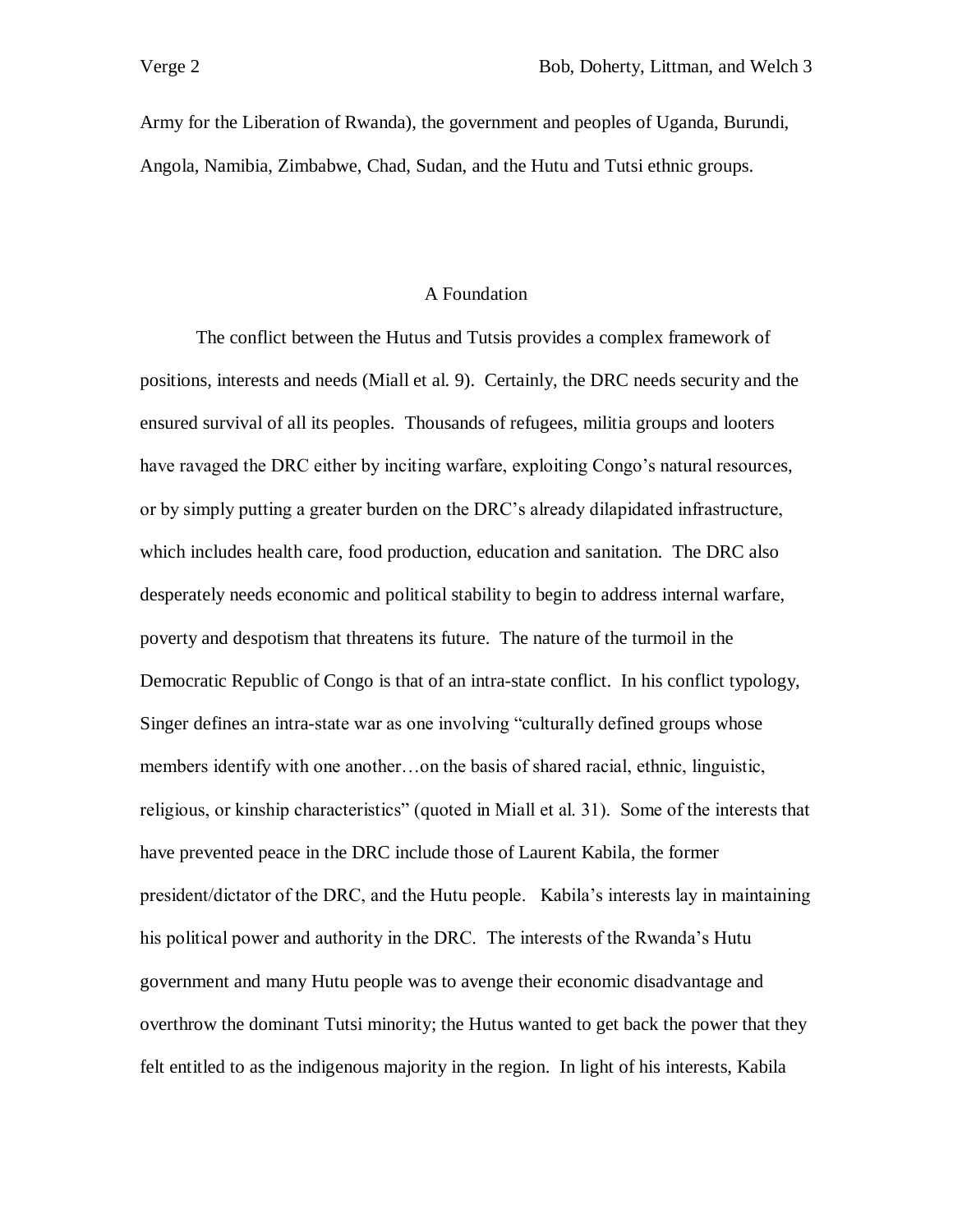took the position of resisting democratization and thus slowing the peace process. In response to its interests, the Hutu government waged genocide against the Tutsis, killing over 800,000 people (Miall et al. 9; Weiss, Part I; *Hutus, Tutsis*). Neither of these actions has led to sustained peace in the countries affected.

## Political

Since Belgium's abrupt departure and the DRC's liberation in 1960, the DRC has been plagued with a series of corrupt and self-serving leaders. In 1960, shortly after Lumumba took office and demanded that Africa be economically and politically independent of the US and Europe, his private secretary, Mobutu Sese Seko, with help from the US and Britain, overthrew Lumumba and declared himself president (*Facts on Mobutu*; Amnesty International 2003). At one point during his 32 years in office, in response to pressure from the US and other western nations, Mobutu did allow the formation of 200 parties, promising elections and a transitional government (Shah). However, most of the parties were run by his own people, and he never followed through with the elections or the transitional government (Shah). Both Mobutu and his successor, Laurent Kabila, were ruthless dictators unwilling to give the Congolese people a voice or minimal civil liberties. Ironically, both leaders were US allies and received heavy military funding and gifts from the US during their periods in office (Shah). The political instability forged by Mobutu and Laurent Kabila has certainly stalled the DRC in its efforts to establish a stable and regulated economy and to put a stop to the violence and looting that continues to devastate the country. Fortunately, since Laurent Kabila's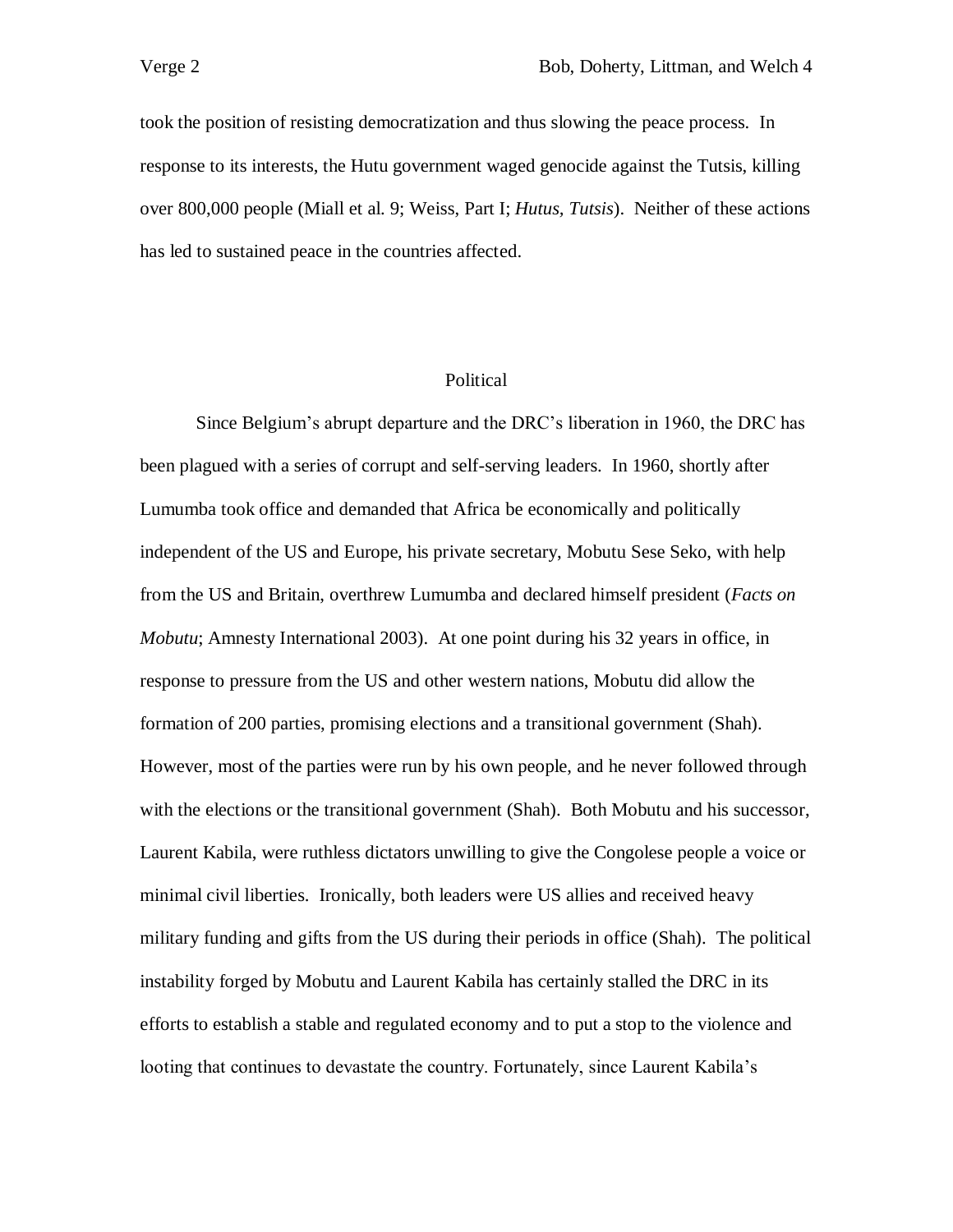assassination in 2001, his son and successor Joseph Kabila has been much more open to the democratization of and establishment of peace in the DRC and the well-being of his country (*Congo, Democratic Republic of the: History*).

In addition to a series of corrupt and coercive dictators, as a consequence of the Rwandan genocide, the DRC's borders have been compromised by the large numbers of refugees, Hutu rebels and members of the Interhamwe, and members of the Ugandan, Rwandan and Burundian armies and governments, all of whom have disregarded the DRC's dominion in order to pursue their respective interests (1999 Country Reports on Human Rights Practices). Whether to persecute Hutu rebels, kill more Tutsis, or pillage the DRC's resources to pay for more weapons and ammunition, these various groups' occupation of the DRC threatens the mere existence of the DRC as a sovereign state. Many of the groups flooding the DRC are contentious and fighting amongst each other creating more deaths and destruction throughout the country (Weiss). The DRC has been so gravely compromised and its own people put in such danger that the DRC is in some sense collapsing into itself. According to the U.S. Department of State, "The current crisis in eastern DRC has its roots both in the use of the Congo as a base for various insurgency groups attacking neighboring countries and in the absence of a strong Congolese Government with a military capable of securing Congo's borders" (1999 Country Reports on Human Rights Practices).

#### Economic

Vast unemployment and poverty, corrupt leadership, illegal and unbridled exploitation of its natural resources, the effects of the "business of war" and its debt and national deficit are all facets of the DRC's economic sector that burden the country and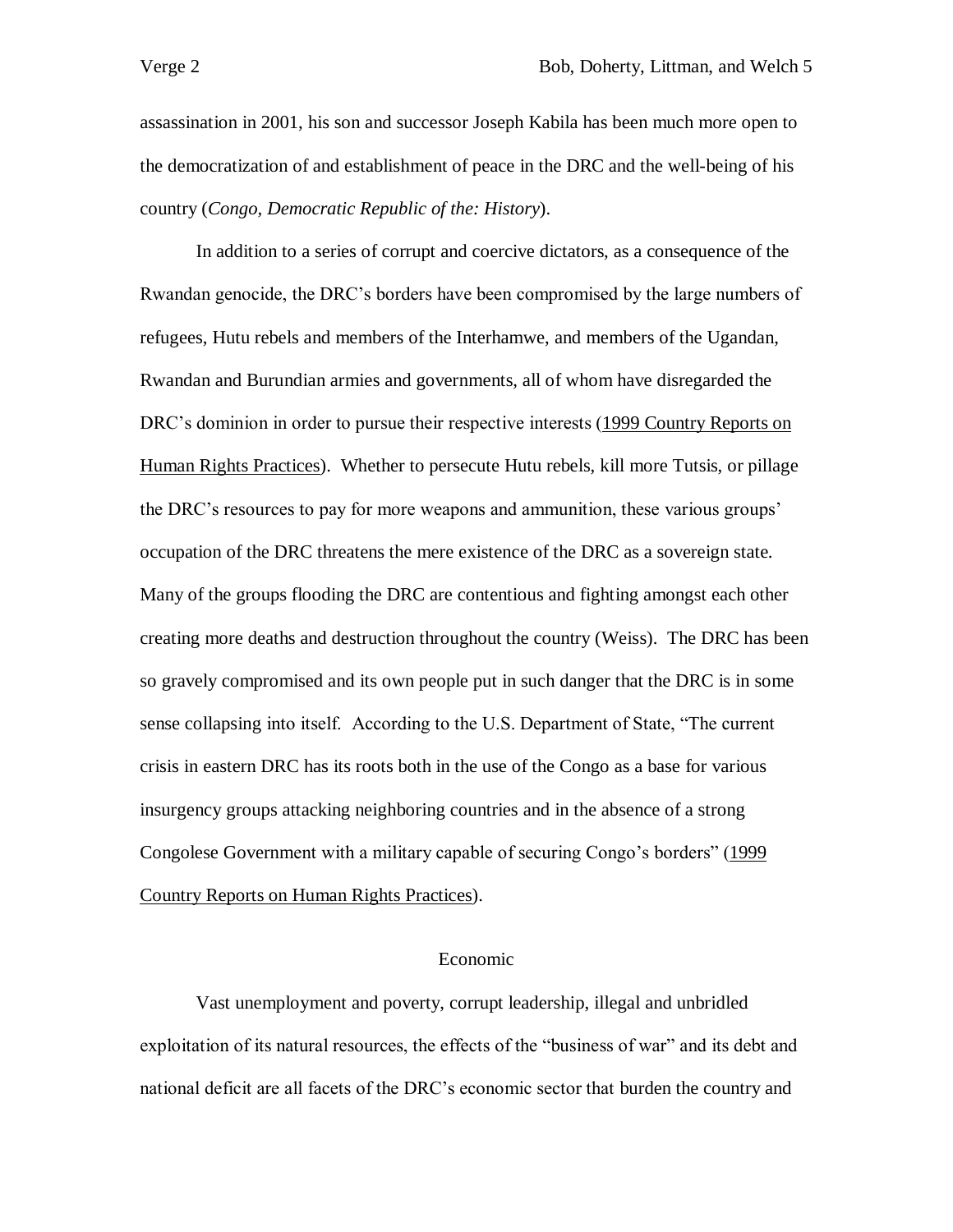make it more vulnerable to abuses and the continuation of its conflict. The average Congolese person lives on between 18 cents (in rural areas) and one U.S. dollar (in more urban areas) a day *(Congo (DRC))*. The per capita income in the DRC is currently about 100 U.S. dollars (per year) *(Congo (DRC))*. The DRC depends on cash crop agriculture as one of its main sources of GNP. However, growing rubber, cotton, coffee, sugar, cocoa and tea will not feed its 68 million person population (U.S. Department of State, Bureau of African Affairs). The problem with Congo switching to agriculture fit for human consumption is that cash crops can be sold more readily to the U.S. and other western countries for U.S. dollars, which, due to extraordinary inflation in the DRC, are worth considerably more than the DRC's currency (the FC, which is currently worth three one-hundredths of one U.S. dollar (*Congo (DRC)*; UNICEF)). In addition, the DRC lacks any sort of industrial base, which is a condition of a country being able to support western capitalism, an institution that has been imposed on the DRC by various European and U.S. companies.

Corrupt leadership and unsound policy have also contributed to the economic instability and depletion of the DRC. It has been documented that, during his period in office, President Mobutu reserved approximately 64.7% of the country's budget for his own discretionary spending, though more official DRC figures puts his reserve at 95% (Hartung et al.; International Institute for Strategic Studies, http://www.iiss.org/). In addition, according to the U.S. State Department, "The Government's economic policies have resulted in massive unemployment, inflation, and a devaluation of the currency, putting basic education out of reach of many families" (1999 Country Reports on Human Rights Practices).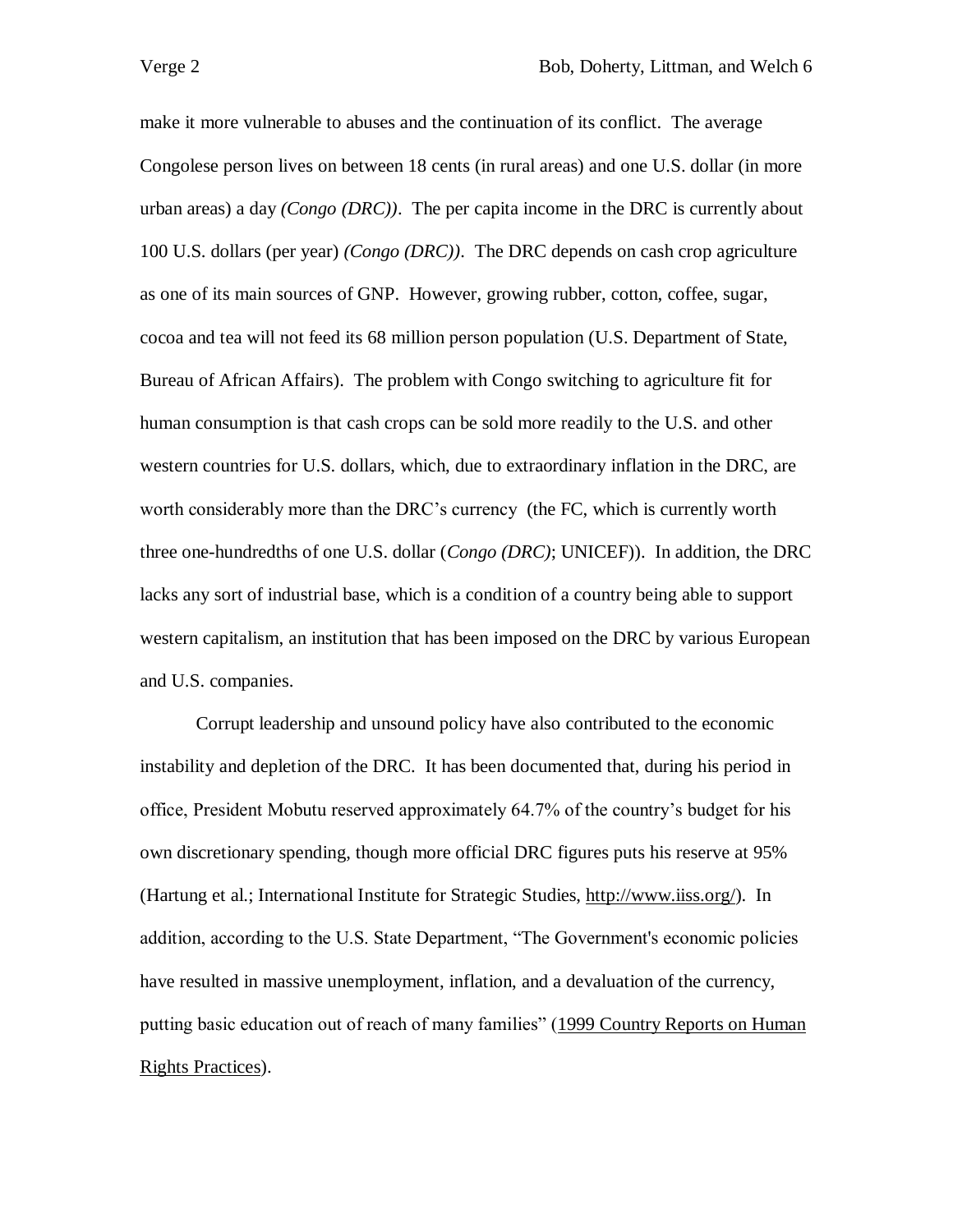Perhaps most central to the conflict in the DRC is the DRC's wealth of natural resources and the subsequent corruption and abuse inflicted on the DRC by various parties in pursuit of these resources. The Congo has an incredibly rich supply of copper, timber, diamonds, gold, tin and Coltan (United Nations Security Council). The eastern Congo is particularly rich in resources and fertile soil due to nearby volcanic activity. The entire Congo is also covered with rain forest and several rivers. Unfortunately, since the Rwandan genocide and the subsequent flooding of refugees, rebels and violence into DRC, the DRC has been exploited for its natural resources, not only leaving it with less economic potential, but leaving its environment seriously damaged (Shah). The reasons for this degree of exploitation include the following: poverty among Congolese citizens, refugees and rebel armies; the need for money with which to buy weapons and ammunition; and in terms of the U.S. and Europe's involvement, western consumption and capitalism (Harden).

Coltan is perhaps the most prized and desired resource of companies and African civilians/rebels in the DRC (Harden). When refined, Coltan becomes metallic tantalum, a heat resistant powder that can hold a high electrical charge and is used in virtually every computer chip, cell phone, pager, nuclear reactor and a variety of other products that rely on high voltage electrical power (Harden). Companies that use Coltan from the DRC include Nokia, Ericcson and Sony (Essick). In the year 2000, one kilogram of Coltan went for 200 dollars, which was (and still is) about twice the annual per capita income of a Congolese citizen (Harden).

Not only are neighboring African states plundering the DRC, but several large and influential European and US enterprises have large holdings in the DRC. These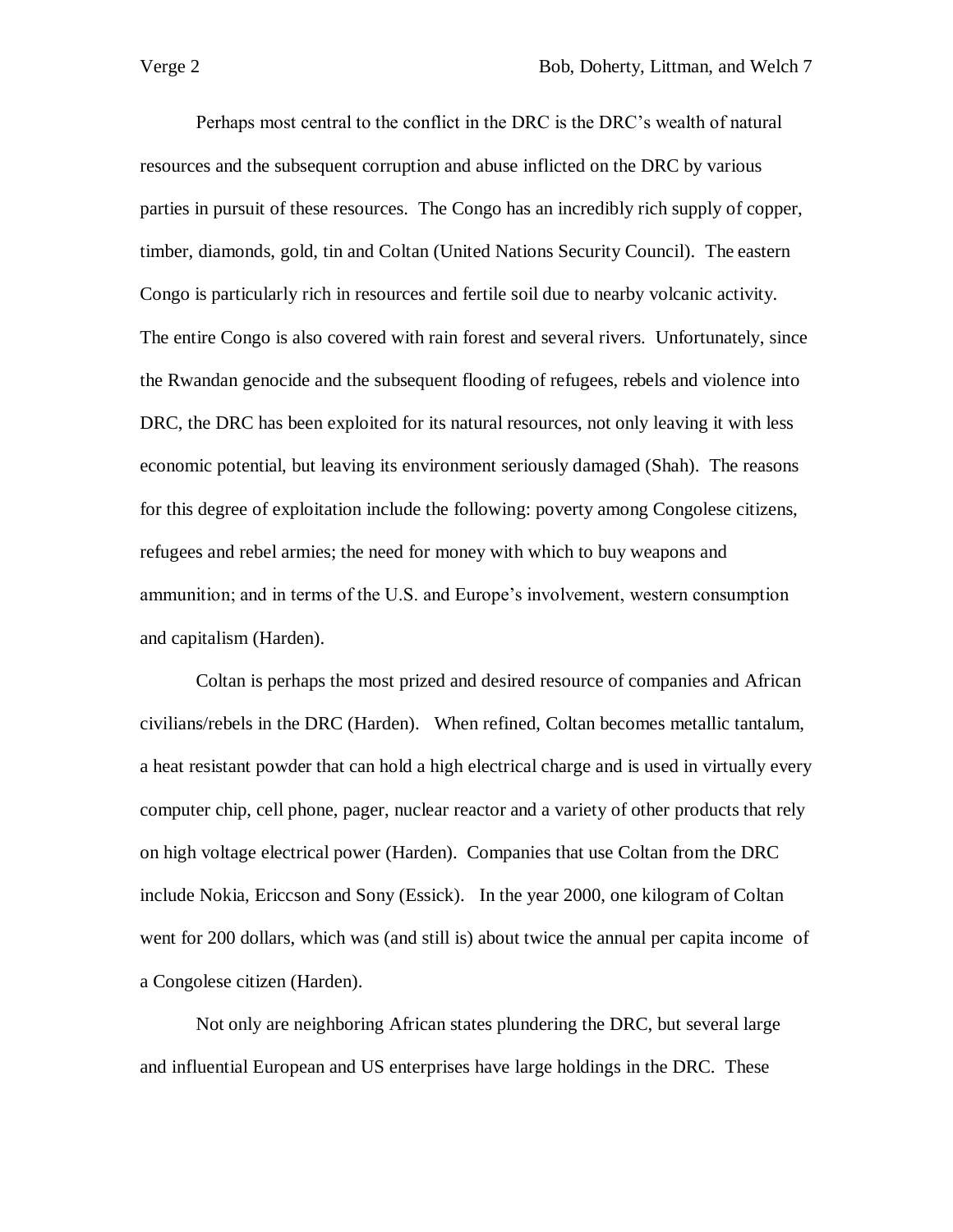western companies have "developed elite networks of key political, military and business elites to plunder the Congo's natural resources" (Harris). Not only are these companies illegally exploiting the Congo, but they are also contributing to the DRC's reliance on the performance of the western economy. In other words, if the stock market plummets, the DRC's economy could collapse even more than it already has. (American Mineral Fields is one of the companies involved in the exploitation of the DRC and was formerly headquartered in Former President Clinton's hometown of Hope, Arkansas; in addition, at one point, the Barrick Gold Corporation of Canada, another participant, had President Bush Junior on its international advisory board (Walsh).)

Numerous sources suggest that the war has not only spurred, but has also been purposefully prolonged by, commercial interests. In a way, a "business of war" has been created by various governments and rebel groups who are prolonging the war in order to rob the Congo of its resources and spend the money on arms, pay their allies and/or just feed themselves (Harden). Hartung et al state, "in the DRC, governments, rebels, and militia forces on both sides of the conflict have been auctioning off the nation's rich mineral resources as a way to finance their ongoing participation in the conflict and line the pockets of key military and political leaders in the process." In 1999 and 2000 alone, the Rwandan Army stole \$250 million in natural resources (Hochschild). According to the Power and Interest News Report, "Rwanda and Uganda simultaneously helped to ignite ethnic rivalries; Rwanda and Uganda pillaged the resources of the region and fought a proxy war against each other" (Harris).

Last but not least, since King Leopold's ownership of the DRC, the DRC has suffered a long and mounting national debt. The DRC currently claims a debt of about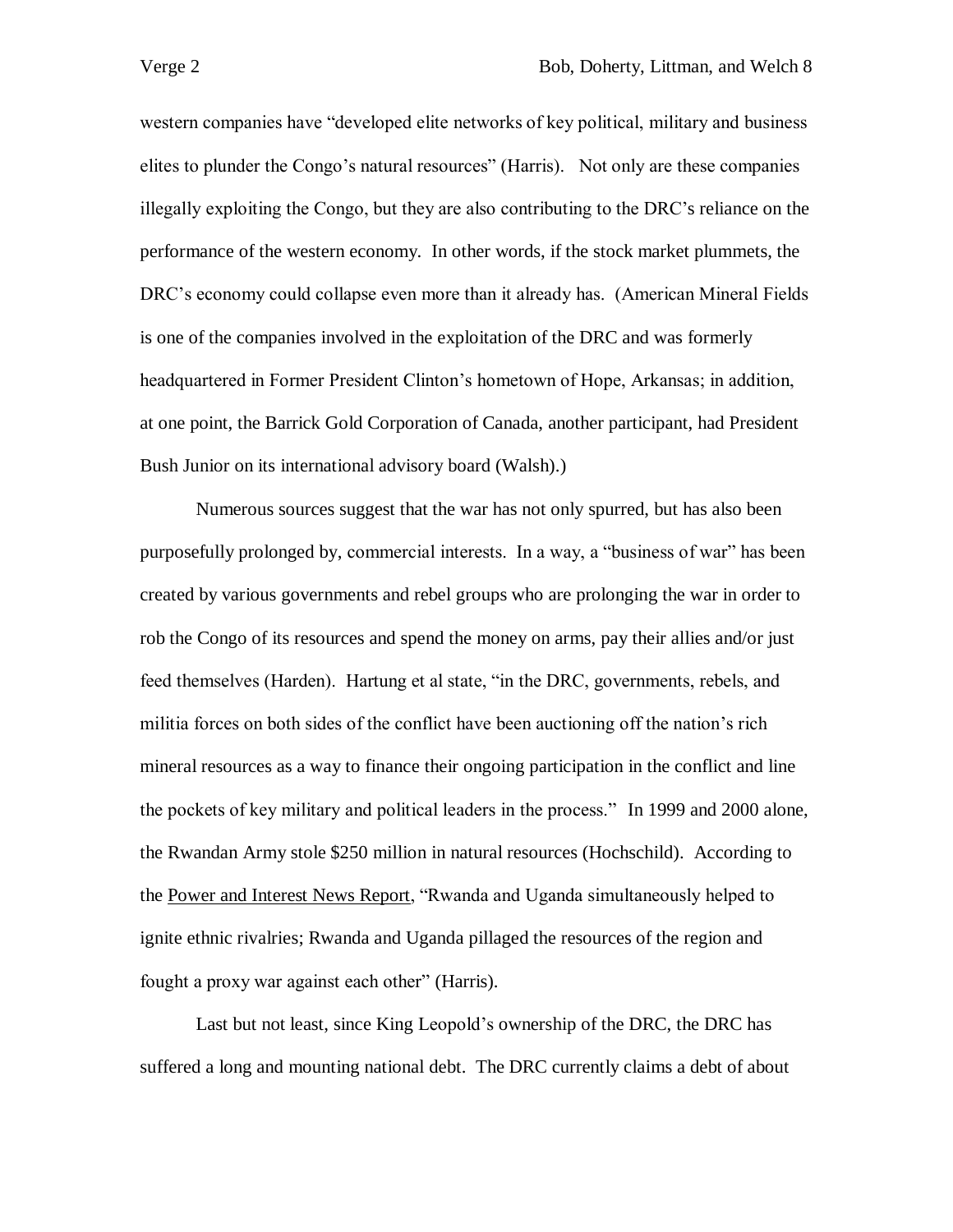14 billion U.S. dollars, most of which it owes to the World Bank and International Monetary Fund - both organizations which the DRC has not reimbursed in 10 years *(Congo (DRC))*. Right now, 14 billion dollars is about 280% of the DRC's GDP. The national deficit is about 15% of the GDP, which means the DRC is consuming considerably more than it is producing *(Congo (DRC))*. It is said that "it is likely that the country will receive debt relief from its creditors, assuming it can achieve a measure of political and economic stability" *(Congo (DRC))*.

### Social

Even before violent conflict erupted in the DRC in the 1990's, the DRC was socially and infrastructurally weak and vulnerable. Since the pillaging of the DRC's resources, the killings and torturing of thousands of citizens, and the depletion of foreign aid due to hundreds of thousands of refugees pouring in to the country, its social infrastructure has reached a dismal state. Since 1994, 333,000 refugees have fled into the eastern Congo where particularly heated ethnic conflict persists to this day (Oxfam). As a result, "serious ecological degradation and the channeling of foreign aid away from Congolese villagers" has ensued (Harden). Furthermore, the displacement of these refugees, and of the Congolese who have been displaced due to invasions, has led to over 2.25 million malnutrition-related deaths.

Since the 1998 invasion of the DRC, there has been a collapse of educational and employment opportunities and a huge decline in the standard of living. Poor economic conditions and extreme poverty have led to abuses in mine camps where prostitution, disease (TB and gonorrhea especially) and starvation/malnutrition thrive (Harden). People live in the DRC with very limited access to education, health services and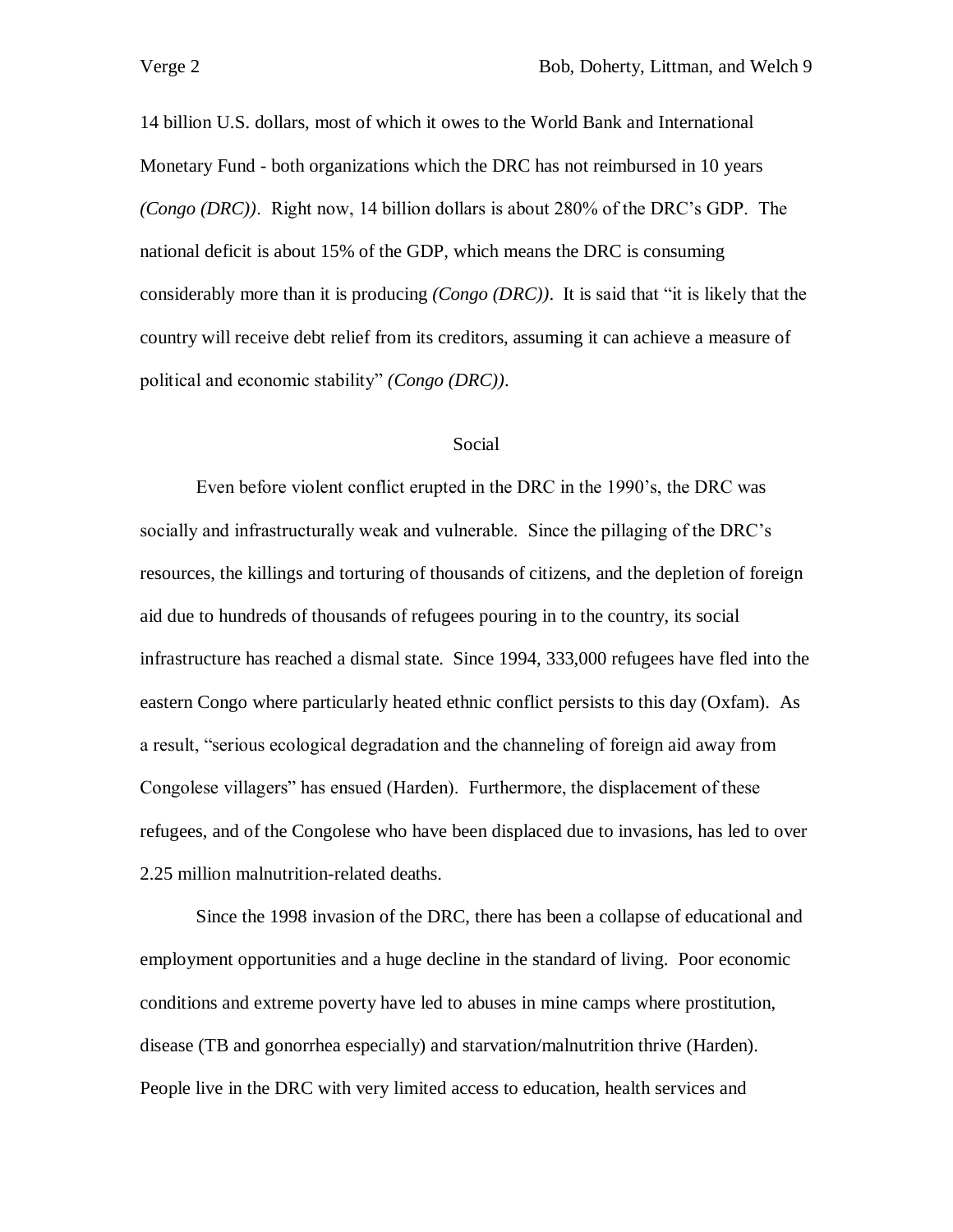adequate sanitation. Government spending on children's programs is nearly nonexistent. Primary school education is not compulsory, free, or universal (Oxfam). To enroll their children in public school, parents are formally required to pay a small fee, in addition to being informally expected to pay teachers' salaries. Even if parents are able to pay, according to Oxfam in 2000, "the majority of schools are no longer operational, leaving an entire generation of schoolchildren basically illiterate." And even if they have the resources to help, humanitarian agencies are unable to do their job amid overwhelming and wide-spread deadly violence.

Oppressive leadership has also contributed to the disintegration of the DRC's social sector. For example, Laurent Kabila's government "materially supported Mai Mai and Hutu armed groups, which, according to credible reports, repeatedly killed unarmed as well as armed Tutsis in areas militarily dominated by antigovernment forces" (1999 Country Reports on Human Rights Practices). At one point, he even called upon the Congolese people to make their own weapons and kill Tutsi or else, according to Kabila, "they [the Tutsi] will make us their slaves" (Brittain). During his regime, Mobutu helped to fuel ethnic rivalries and was in alliance with the Rwandan government while they organizing and carrying out the Rwandan genocide (Shah).

Amid the killing, corruption, run down health and education sectors, disease and malnutrition, various rebel groups and militias have committed countless, not to mention deliberate and systematic, human rights violations. During the past decade, the following conditions have been reported by the UN, UNICEF and Amnesty International (2004): unbearable prison conditions, a manipulated judicial system, killings and torture of Tutsi non-combatants, phone tapping, abuse, intimidation and imprisoning of journalists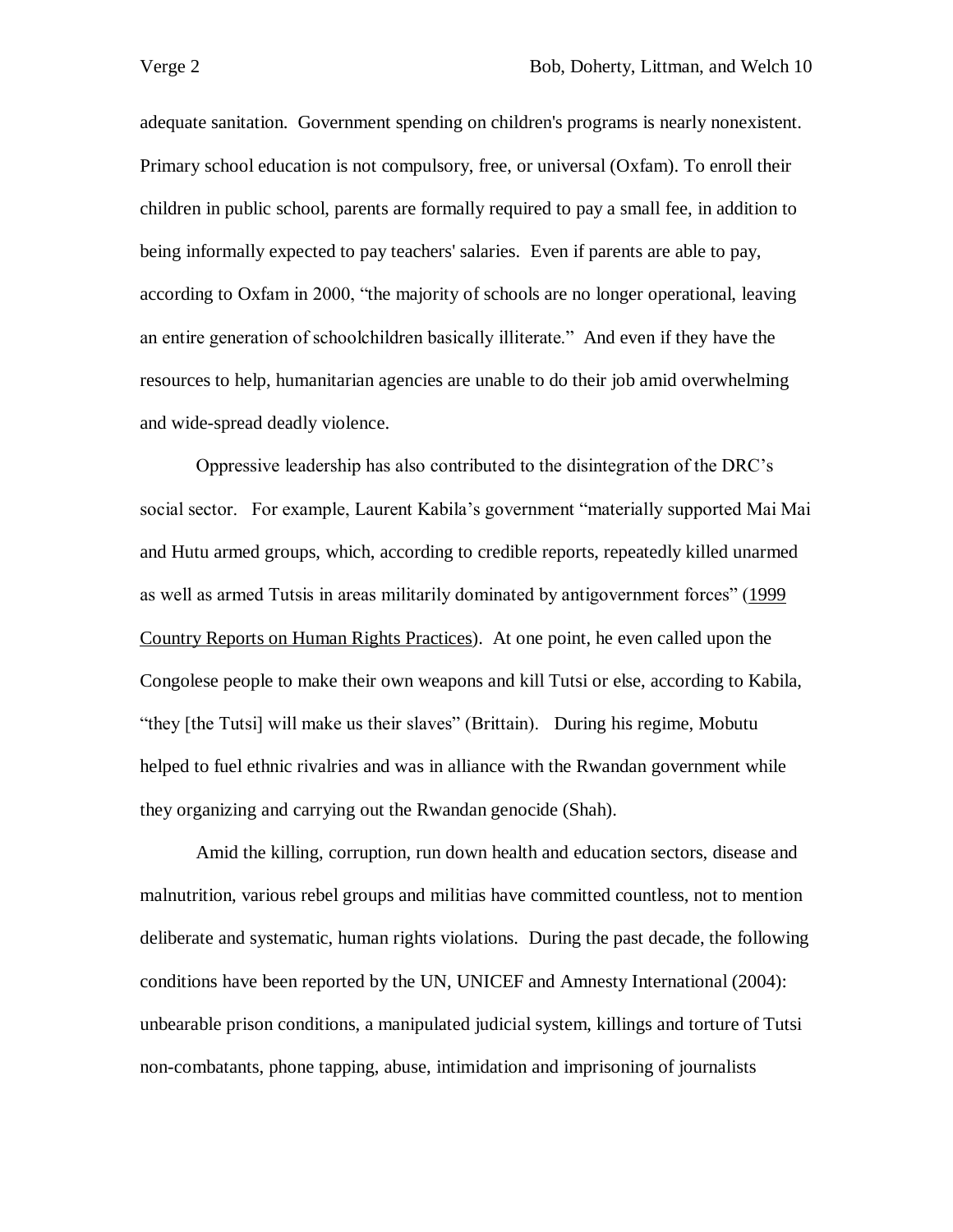coinciding with the burning down broadcast stations. Human rights defenders themselves have been killed. As of 1999, no legal protection of assembly and severe restrictions on political activity existed. The incidence of rape is so high that neighborhoods have instituted their own night-watch systems. There is a very high domestic violence rate against women. According to a 2004 press release from Amnesty International: "Tens of thousands of women, girls, children and even babies, as well as men have been systematically raped and tortured in eastern DRC where over twenty armed groups have been fighting for control of the land and its resources. Some of the victims have suffered multiple rapes and other forms of sexual violence on two or three separate occasions during the war by different forces. Others have been raped by up to twenty-five combatants or used for months or years as sex slaves."

Human rights violations have also been committed for economic purposes. Congolese civilians have been killed during military operations to secure resource rich lands (Amnesty International 2003). Rwanda and Uganda have promoted interethnic conflict and mass killings as a means to secure mining zones, and many rebel groups have killed miners and traders for their money and mine sites (Essick; Amnesty International 2003). These acts relate to the previously mentioned notion of the "business of war" in the DRC.

#### International/Arms Trade

Although not as publicized or recognized as a major source of violent conflict, the arms trade contributes heavily to the existence, increasing intensity, and perpetuation of conflicts such as those in the DRC (Hartung *et al*). As of 2000, the top five exporters of arms to Central Africa were the U.S., France, Russia, China and the UK (Hartung *et al*).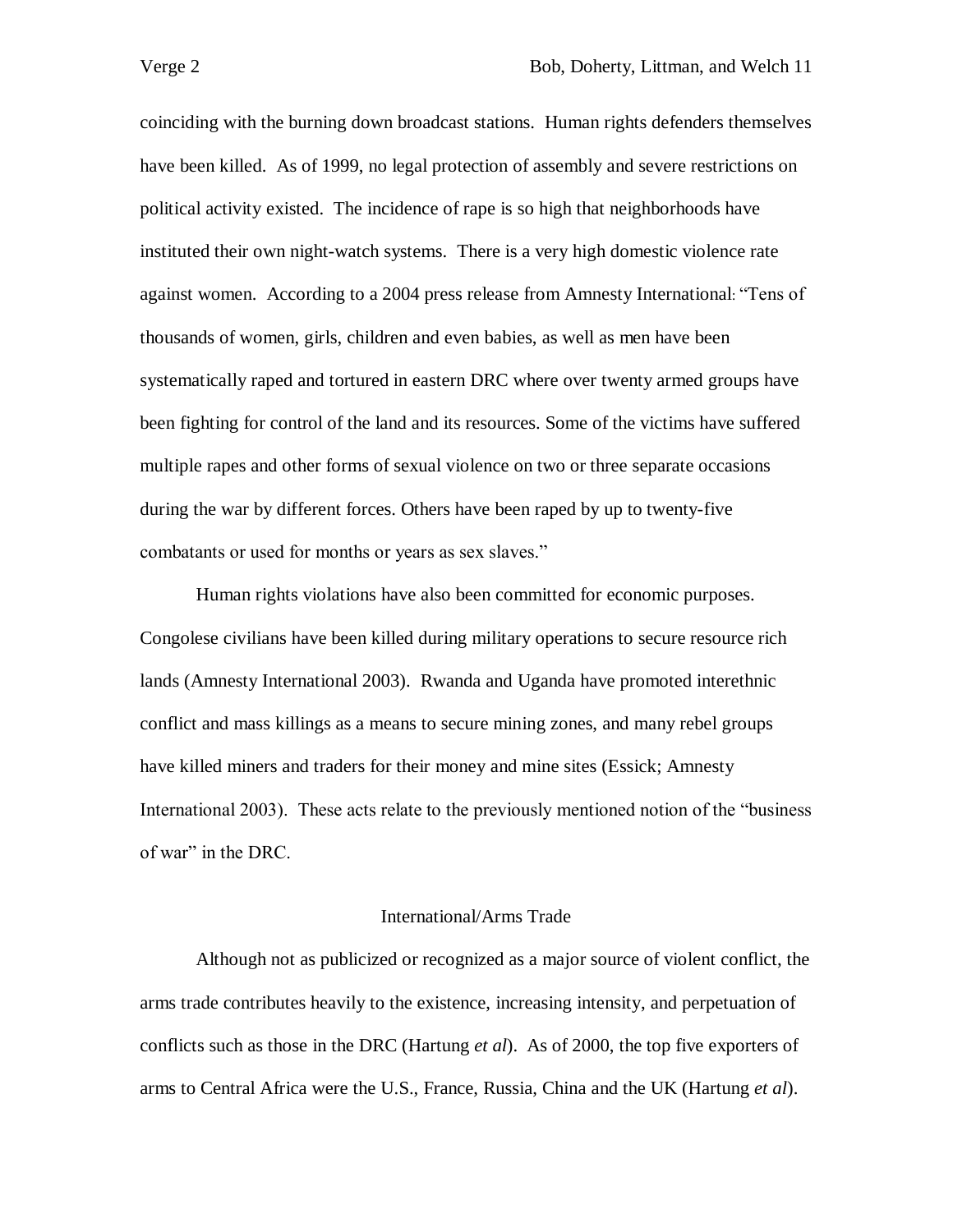Ironically, all five countries were and still are permanent members of the United Nations Security Council (Hartung *et al*). According to the World Policy Institute, the U.S. alone "has helped build the arsenals of eight of the nine governments directly involved in the Congo War" (Hartung *et al*). Throughout the Cold War (1950-1989), the US delivered over \$1.5 billion in weaponry to Africa, to countries that have turned out to be the most conflicted in the world in the 1990's (Hartung *et al*). In 1992 and 1998 alone, the Clinton Administration committed over 227 million dollars in arms and military training to Africa (Hartung *et al*). During his period of office, President Mobutu received over \$300 million in weapons and \$100 million in military training from the U.S. which he used to oppress his own people (Hartung *et al*). Perhaps more startlingly, the Rwandan government was importing U.S. weapons as late as 1993, one year before it carried out the Rwandan genocide (Hartung *et al*).

As a final indicator of the U.S.' negligent behavior concerning Africa, according to the United Nations, "While the U.S. ranks number one in global weapons exports, it falls dead last among industrialized nations in providing non-military foreign aid to the developing world" (Hartung *et al*). (see Appendix A)

### **Past Attempts at Peace**

The conflict in the Congo includes a number of countries, all of which have hefty demands for peace. Over the past few decades, Central Africa has received an enormous amount of aid and several attempts at peace have been made. One of the first and longest lasting, the Lusaka accord, was signed in July 10, 1999. The countries included in the talks leading up to the signing were Rwanda, Uganda, Zimbabwe, Namibia, Angola, and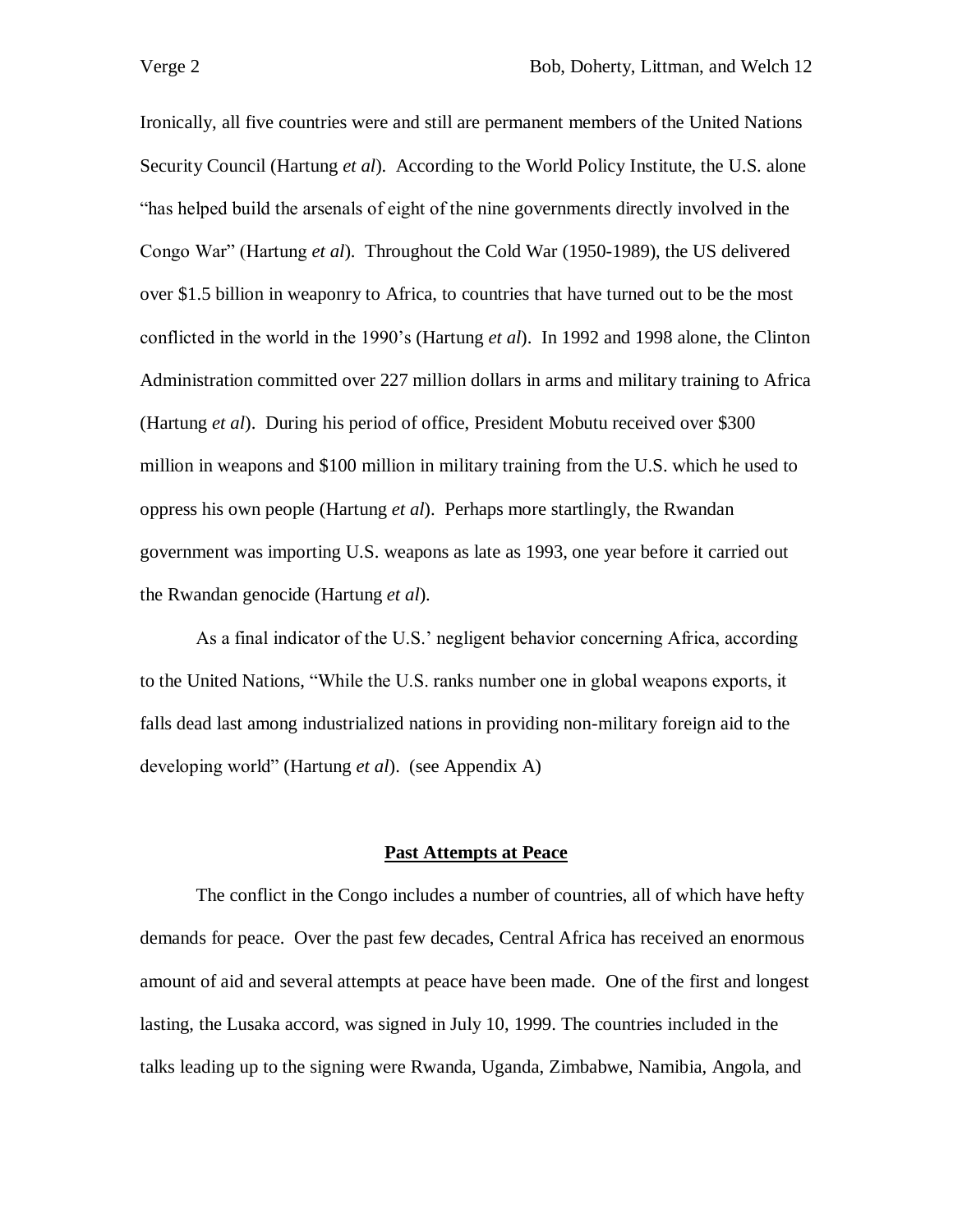the DRC. The plan rests on several elements described in an analysis by the International Crisis group. It includes:

…immediate cessation of hostilities; the establishment of a Joint Military Commission…to work out mechanisms to disarm the identified militias…the deployment of a UN chapter 7 force tasked with disarming the armed groups, collecting weapons from civilians and providing humanitarian assistance and protection to the displaced persons and refugees (Weiss 21).

The agreement focuses attention on the "neutral facilitator" who "will organize the internal dialogue" (Weiss 21) and the UN which is supposed to deploy peacekeeping forces to ensure safety in the region, as well as the implementation of the agreement. The accord was supported by the UN, the African Union and later by the EU.

The Lusaka accord consists of six main elements (Weiss 3). The first is the clarification of the DRC's borders as agreed upon by all those involved. During and after the Rwandan genocide, both Hutus and Tutsis sought refuge in the DRC. The flood of refugees led to the virtual disappearance of the Congo's national borders, leaving it vulnerable to attack and exploitation. In addition to the refugees, as a result of the Congolese government protecting Hutu officials, Tutsi rebels attacked Congolese cities, such as Bukavu. The second element is to "establish a new political order" (3) for all countries involved. One of the causes of the upheaval in the area is severe political instability, especially in the Congo. For example, riots in the DRC began when Laurent Kabila took over the government in 1997. He was later assassinated by rebels. The third element is that each country will have its security problems considered and dealt with. The fourth and one of the most important elements of the Lusaka Accord is the disarmament of militia groups in the DRC. One of the main sources of conflict stems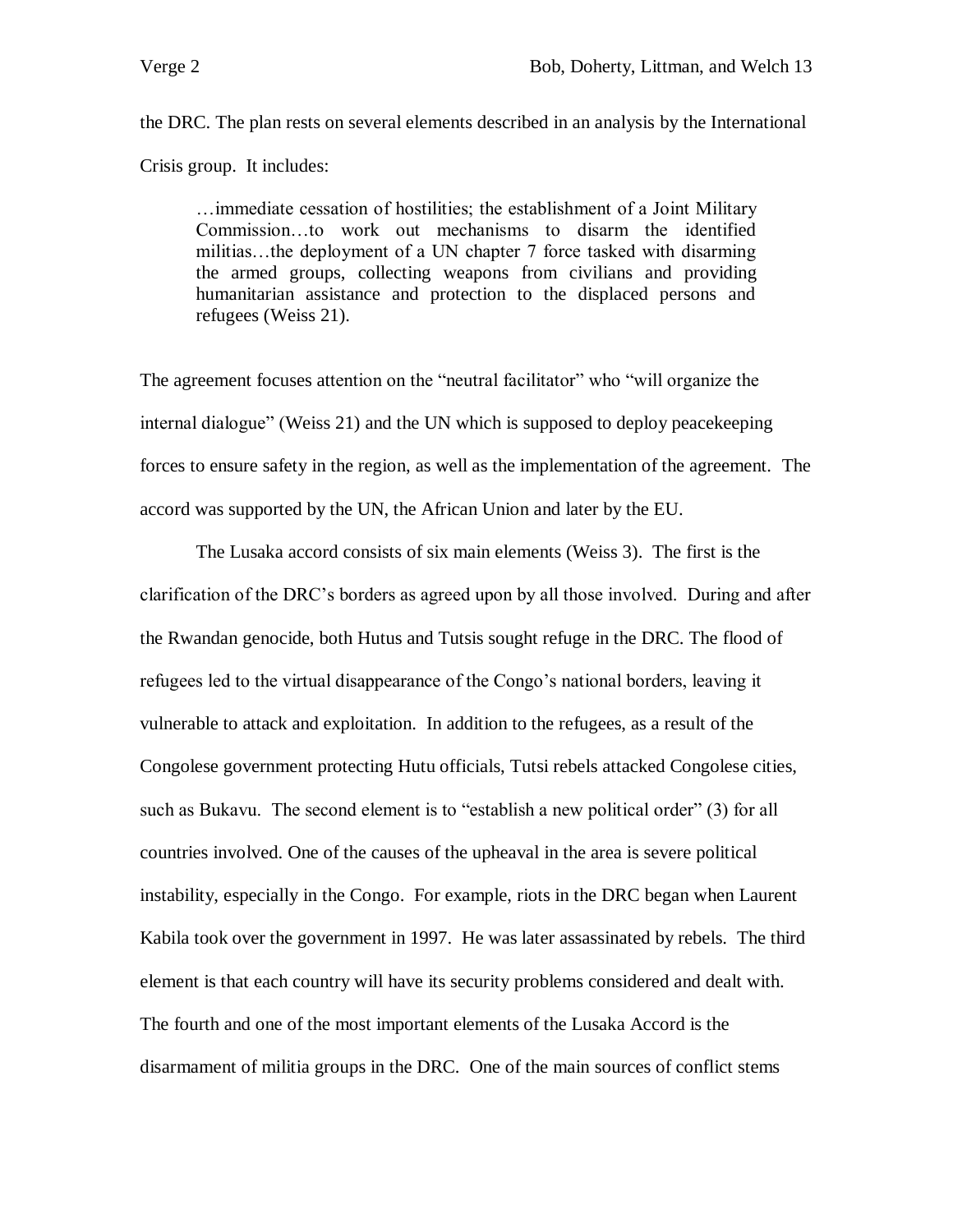from rebel and militia groups threatening the government and killing civilians. Disarmament could significantly reduce the violence currently taking place. The fifth element is withdrawal of foreign forces other than the UN and the sixth is that UN peacekeeping forces implement and enforce the accord. It would be their job to enforce the course of action set up by the accord.

With its main goals of disarmament, cease-fire, dialogue, sovereignty, and cooperation, the Lusaka Accord aims at resolution that addresses the "deep-rooted sources of conflict" (Miall et al. 21). It aims to establish conditions in which conflict transformation – a renovation of the institutions that define the often unjust nature of relationships in a society - is possible in the region (Miall et al. 21). The Lusaka Accord calls for conciliation on the part of the "neutral facilitator," Quett Masire, who will provide structure for the dialogue so as to inspire negotiation (Weiss, Part II; Miall et al. 22). While the Lusaka Accord relies strongly on these negotiations occurring peacefully, it also relies on the UN for peace-enforcement, defined by the enforcement of a "settlement" by a "powerful third party" (Weiss, Part II; Miall et al. 22). The UN is considered powerful because of its access to thousands of troops and many financial and other resources (Weiss, Part II). In the past, the UN has practiced peacekeeping in Africa, using its international armed forces to intervene in armed conflict and to separate its perpetrators.

One of the major problems with the accord is that it did not address the problems occurring in neighboring countries. It only addressed inter-Congolese conflict on Congolese soil, which of course did not please the five other countries signing the treaty. Another hindrance in the move towards peace is that the timeline set up by the accord has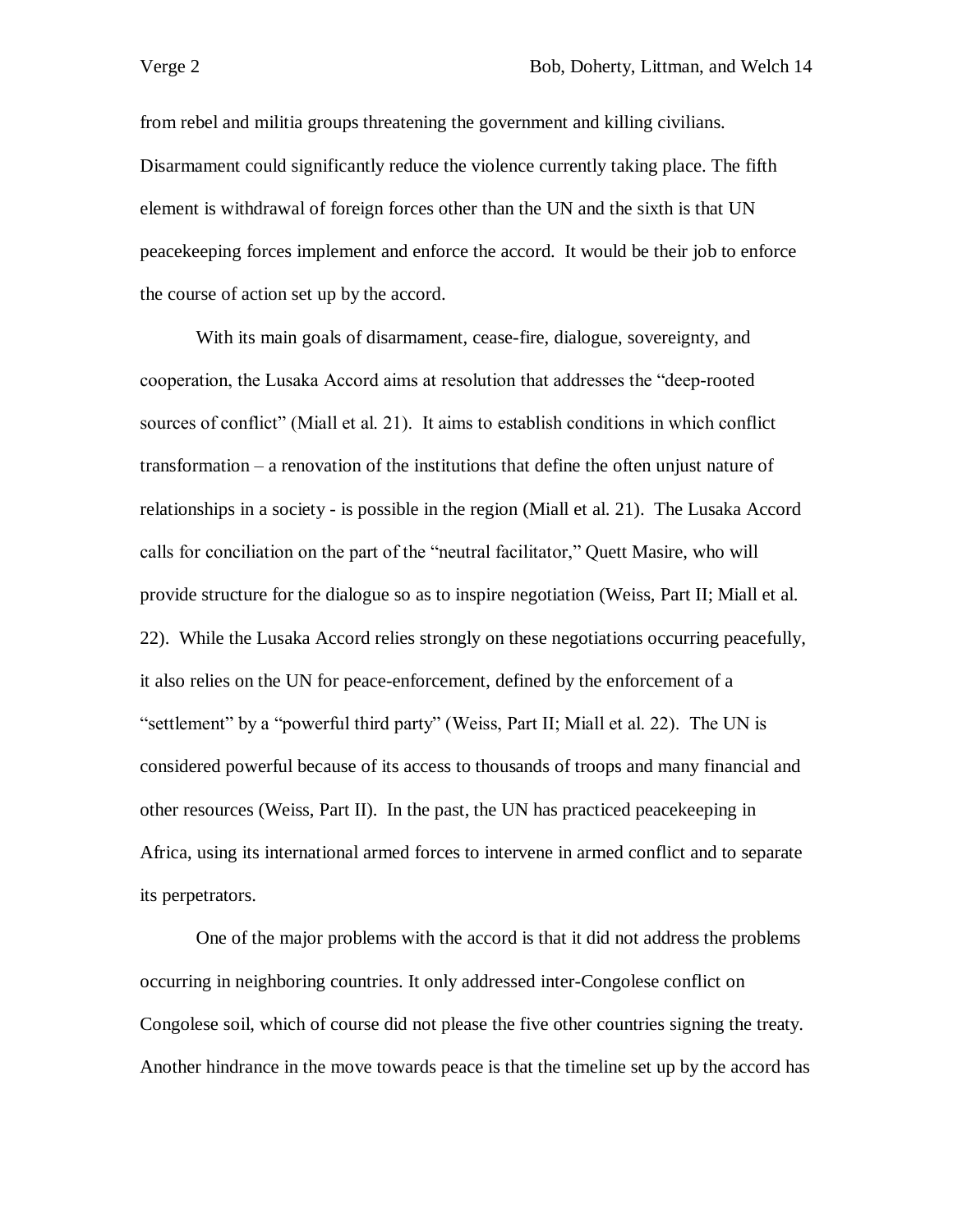not been upheld, mainly as a result of the United Nations and its failure to follow through on its peacekeeping mission.

 The second phase of the Lusaka accords is called the Inter-Congolese Dialogue (ICD). The ICD had three goals to fulfill through a series of large meetings. As stated in an article by Henri Boshoff and Martin Rupiya:

First the ICD was expected to agree on a transitional government to oversee national elections….includ[ing] Congo's unarmed political actors. Second, the ICD was expected to develop a draft constitution to guide the country as it prepares for free and fair elections. Finally, it was also hoped that the dialogue would agree…establishing a new national defense force. (30)

The point of these talks was to make sure that certain parts of the Lusaka Accord were being upheld and continuing to stabilize and unify the Congo.

The first ICD meeting occurred in 2001, and 305 delegates attended. This assembly's focus was to set up transitional authority in DRC. The second meeting took place in Abbis-Ababa. This conference was specifically geared towards coordination between rebel groups from all nations. One of the ICD talks took place in Pretoria in 2001. The main purpose of these talks was to implement peace keeping in Burundi. The countries that were present at these talks were Burundi, Gabon, DRC, Uganda, Tanzania, and South Africa. At this conference South Africa, being the most stable country and the only one not involved in the conflict, was a key player in the peace building efforts. One of the conclusions that the countries came to was that more international aid is needed to advance the progress of peace in Africa. One of the other topics discussed was setting up a transitional government in Burundi, with all 19 political parties represented. One of the programs that Southern Africa presented was the South Africa Development Community. They presented the five problems that need to be addressed in order to begin to build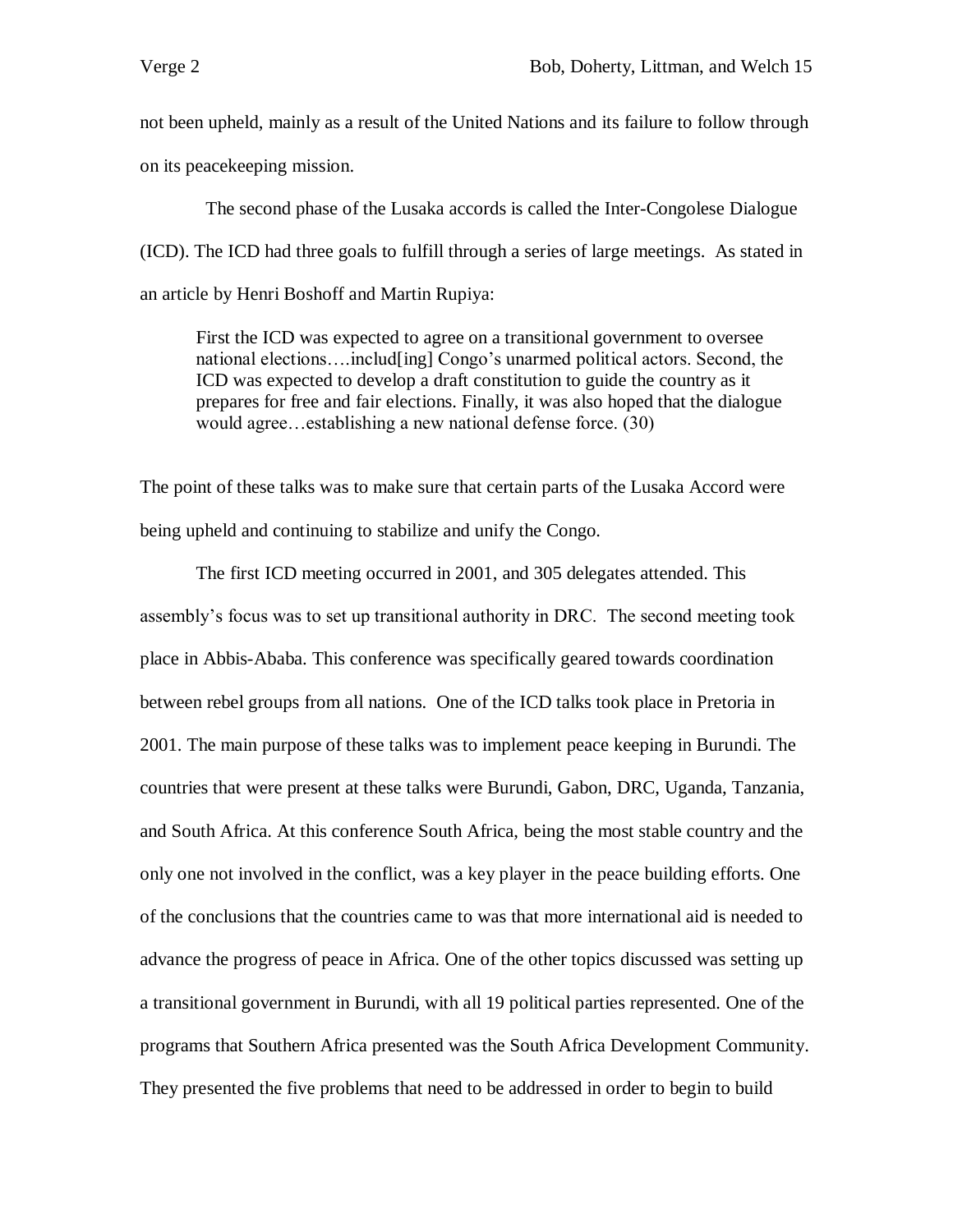peace. The problems are economic, social, infrastructure, environmental, and special programs.

One of the reasons why many of the attempts at peace have failed is due to resistance from Laurent Kabila's regime. Throughout all the meetings set up through the Lusaka accord, the Kabila regime was uncooperative, mainly due to its concerns about rebel groups and keeping its power centralized. These feelings were not limited to the Kabila regime. A major problem in this conflict and the peace talks that have taken place was the lack of international aid and support as well as the inconsistent participation of neutral facilitators. At one of the last ICD sessions, the facilitator, Sir Quett Ketumile Masire, former president from Botswana, called the ICD a circus and refused to continue. One of the reasons why he was not an effective facilitator is because, while Botswana was not directly involved in the conflict, Masire was largely unpopular among the other African countries involved as well as among other neutral parties.

How has the world attempted to build and maintain peace in a region such as the DRC? It is a difficult task that has been tackled in part by many actors, several of which we will address.

In mid-November of 1996, United States President Bill Clinton sent 4,000 troops to the DRC. At the time, the White House released a statement that said "The United States is increasingly concerned that the humanitarian situation in eastern Zaire is deteriorating"; within the same week, the Press Secretary was quoted as saying "We are not the world's superpoliceman to address each and every condition that exists anywhere in the world" (R.N.S. 2,1). It is evident that conflict existed over the possibility of getting involved in the conflict, but the world's superpower did find ways to become involved in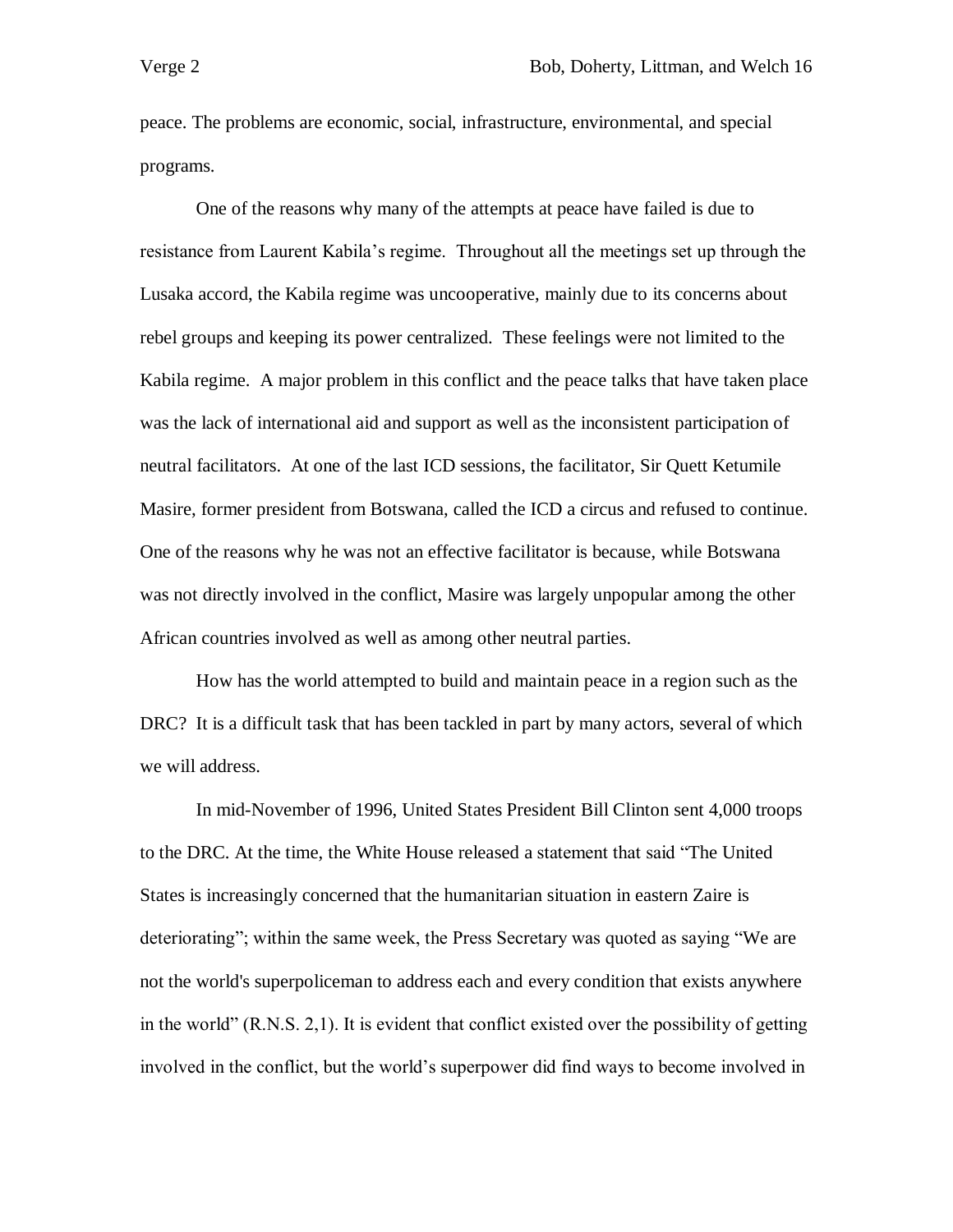other ways. During the 1990s alone, the U.S. provided \$200 million in training and equipment to African armies, six of the seven of which were fighting on Congolese soil (Hochschild 10). Despite this, the United States is virtually blind to Africa, the "forgotten continent." President Bush recently voted for the UN to increase its role in the DRC but declined to contribute troops for the effort (Hoschchild 9). And why should he? Africa as a whole plays an almost non-existent role in U.S. foreign policy, and its place on the minds of Americans and their governmental officials is slight, if present at all.

In the preamble of the United Nations Charter, it states that the organization is determined to "save succeeding generations from the scourge of war, which twice in our lifetime has brought untold sorrow to mankind." One might say that they have had trouble fulfilling this part of the charter; the 3 million deaths in the DRC from 1998 – 2002 constitute the deadliest war since the aforementioned World War II (Hoschchild 9). However, it is the UN Security Council, one faction of the UN, that is primarily in charge of "the maintenance of international peace and security" (UN Background).

In August of 1998, when the war started, the UN Security Council was quite preoccupied with sending troops to the war-torn areas of Yugoslavia and Kosovo. Because of the lack of action taken by the UN Security Council, and their ability to "determine the existence of any threat to peace…or determine that some act, somewhere, is an act of aggression..." (UN Background), the problem in the DRC essentially did not exist until it was publicly announced a month after the war had begun. It took this long despite the fact the DRC government and the UN Security Council met and conversed about the situation on numerous occasions. In this September 1998 statement, the UN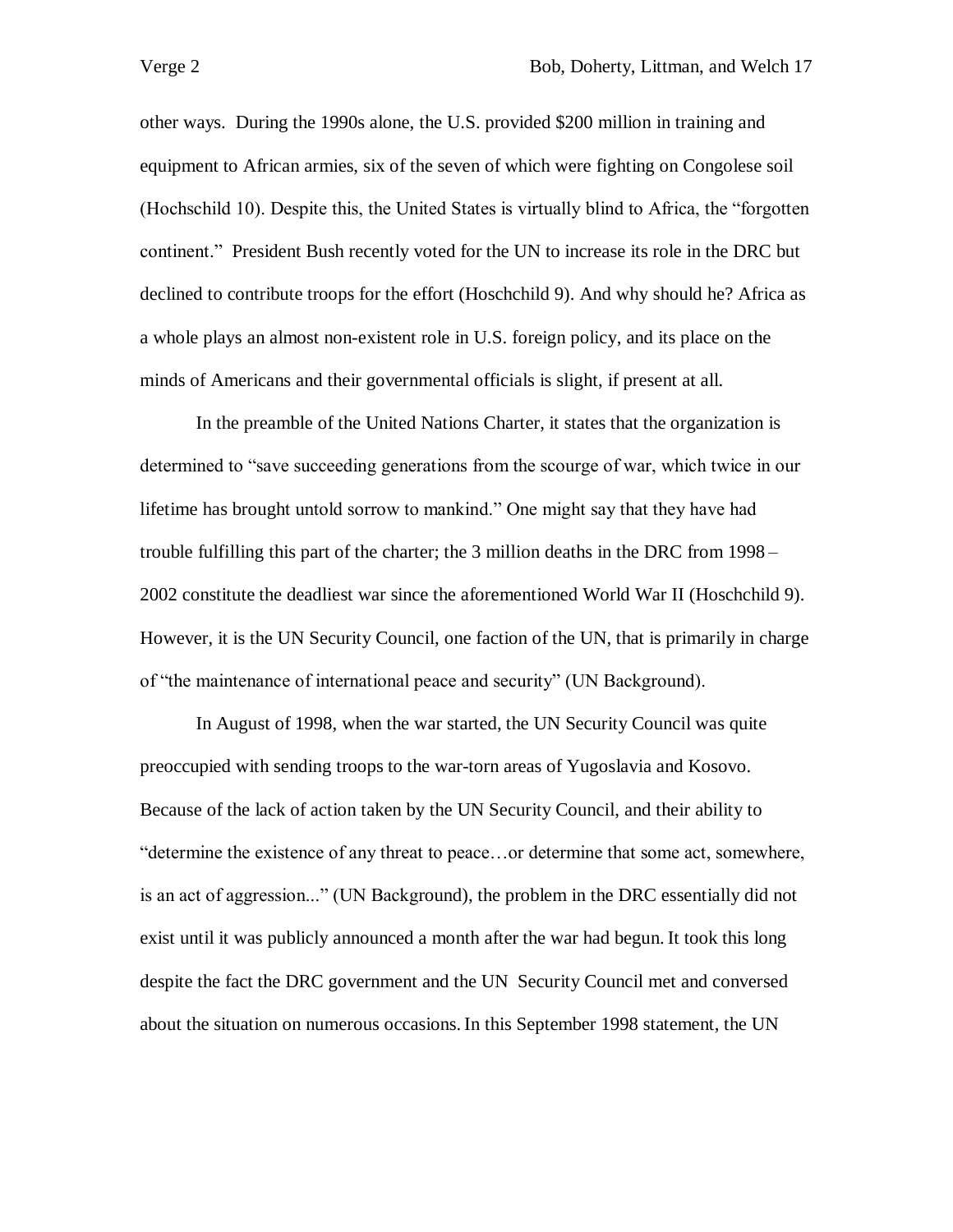called for a withdrawal of foreign forces from the region and a ceasefire (see Appendix B).

This is similar to the way the Security Council will deal with the country for the years to come: there is a discussion of the issue (since September 1998, the DRC has been on the Council's agenda every month), expressing concern, asking for an "end to violence" and respect for the nation's borders. Words such as "stresses," "urges," "encourages," "calls," and "requests" litter its resolutions with a lack of force behind each one. There are a handful of moments, however, worth highlighting in which more action was taken:

- In April of 1999, Resolution 1234 was developed, 8 months after the war had started. It mentioned being "deeply concerned at the illicit flow of arms and military material in the Great lakes region." It was the first acknowledgement in writing that there was a threat to peace; the Council said they would wait for ceasefire before they would attempt conflict resolution (Hawkins 49).
- Resolution 1258 in August of 1999 approved the sending of 90 UN observers to the DRC, a typical action by the Security Council. At the end of the year, 500 "military" observers were sent out (Resolution 1279); like the personnel deployed in August, the lack of security present led the observers to be continuously threatened to the point that they could not observe. The Secretary General did not expect that an armed force would be necessary to accompany them, revealing how unaware he and the UN were about the gravity of the situation at that point (Hawkins 49).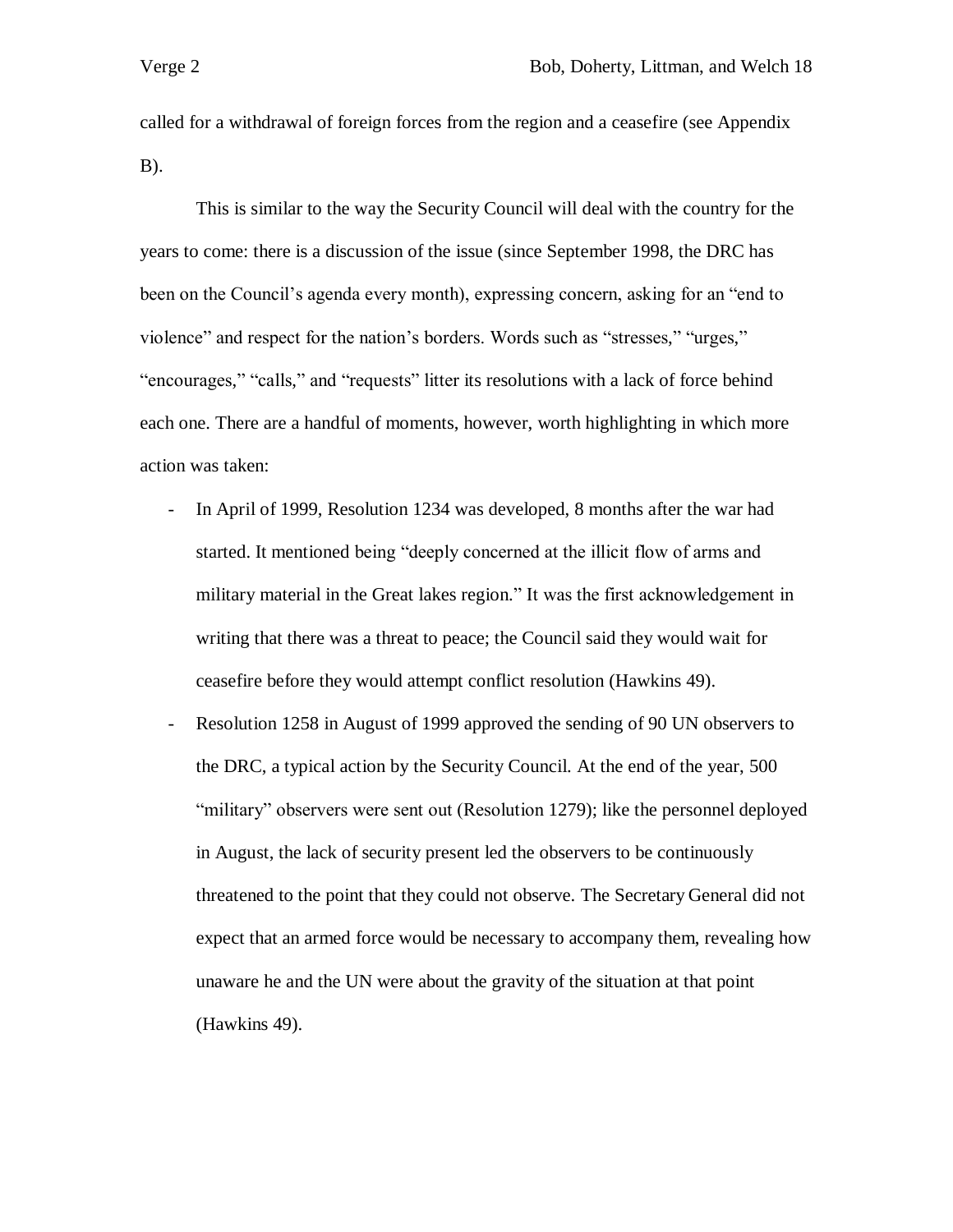- February of 2000 brought to light Resolution 1291 in which 5,537 grey-area peacekeepers were released into the DRC. Unfortunately, grey-area peacekeeping only works in a place where peace has already been established; its members are very lightly armed and by no means capable of establishing peace. (Hawkins 49).
- In December of 2002, Resolution 1445 increased the United Nations Organization Mission in the DRC (MONUC) to a force of 8,700 (Hawkins 50).
- Resolution 1493 in July of 2003 (set to expire in July of 2004) officially transformed the mission from one of observation to one of peacebuilding with blue helmet peacekeepers, authorized to use force. Only here did a ban towards selling arms toward parties in the conflict go into effect, a full five years after the war started (Hawkins 51).

October of 2004 saw Resolution 1565, in which blue helmet peacekeepers are currently under mandate to stay until the end of March 2005; 17,000 have been authorized to go, but about 10,800 currently are deployed there (Alusala 94). It is important to note that from 1960-64, the UN ordered 20,000 troops to the DRC in a mission called the United Nations Operation in the Congo (ONUC). During these four years, 250 UN personnel died (Ginifer 127); the conflict now is no less serious, nor are there fewer borders that need supporting, but could the past have led to such hesitation in the eyes of the Council?

Unfortunately, the UN has become a political body whose "actions generally reflect a convergence of the national interests of its powerful members rather than genuine humanitarian interest" (Hawkins 52). The sole size and complexity of the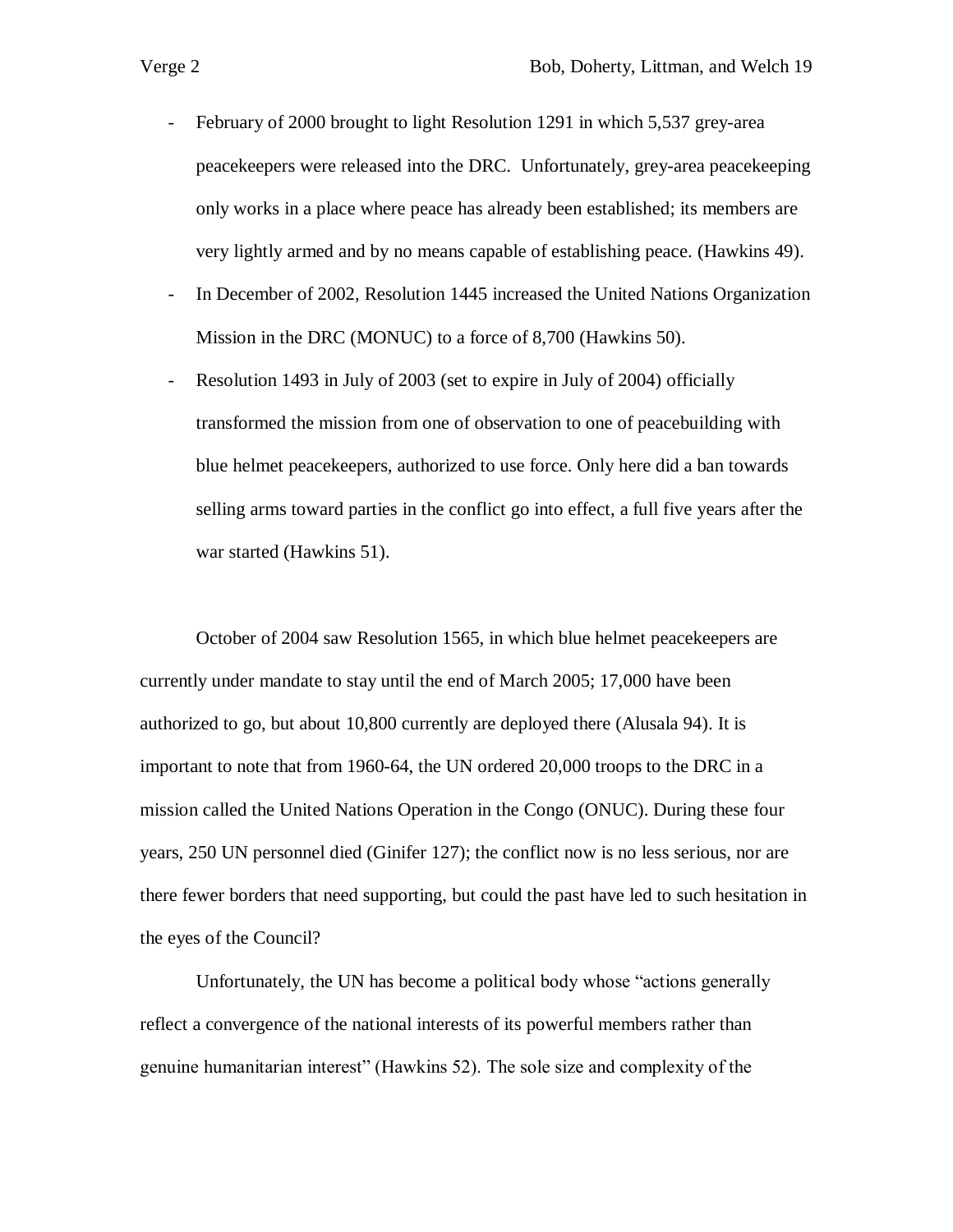conflict are reasons enough to ignore it for as long as possible. The UN's reluctance to really intervene – and to, instead, sidestep intervening through small actions in an attempt to pacify the small part of the international community that were initially watching – is thought to be because there is a lack of economic benefits for stopping the conflict. The Military Staff Committee is a specific section of the UN chartered to help assist it in making decisions. Did the committee's members not know from their previous experiences in Somalia, Bosnia and Sierra Leone that grey peacekeepers are not effective? In addition, such troops are usually from poorer third world nations; in this situation, a multinational effort could be started by a larger Western nation. Their inability to impose sanctions as well – which differ from resolutions in the sense that they also require the involvement of the powerful member states to comply with the order – continues to help the Western countries shirk any feeling of responsibility. Many resolutions were not adhered to due to the lack of reparations:

> In all 20 of the Council's resolutions on the DRC it expressed its firm commitment to preserving the national sovereignty, territorial integrity and political independence of the DRC. Moreover, no less than 11 resolutions demanded that uninvited forces be withdrawn. The Council also demanded that states cease their support for armed groups in the DRC in 9 resolutions. Unfortunately, there were no consequences for noncompliance in either instance" (Hawkins 51).

The African Union was initially called the Organization of African Unity, and its new and charter came into existence in 2001. By 2010, its goal is to have, for each of the five regions of Africa, a "rapid-reaction" force that can be deployed sooner than UN troops are – which often arrive three to six months after a conflict starts, if at all. However, at this point, the group cannot financially afford the large peacekeeping operations it wishes to provide. Its funds are a result of its members paying fees to be part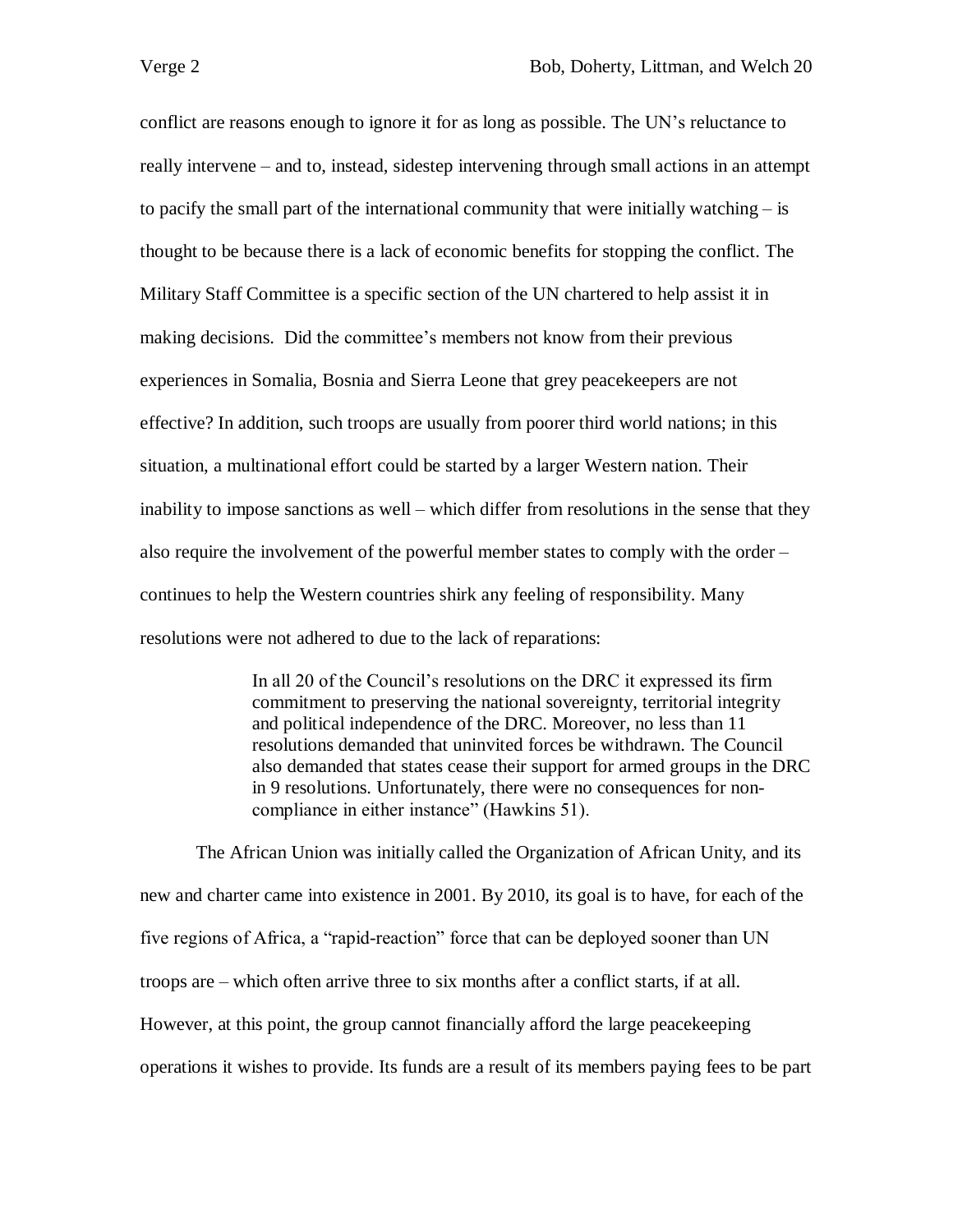of the union; however, of the 53 countries involved, only 16 paid their membership in full in 2002 ("Coping" 10). Unfortunately, the members who aren't able to pay are usually those that would benefit most from the forces of the AU; when they don't pay, they lose the right to speak and vote at meetings. Regardless, the Union allocated an estimated \$6 million a year for the forces; the UN, however, spends \$1.3 billion a year on peacekeeping in Africa with mixed results ('Coping" 10). Many wonder if the AU could make its dream a reality; after the Rwandan genocide, the UN relied on it to compose a peace accord and supply troops, but it was not close to being capable of such an endeavor (Berman 97). If its troops were built around the most efficient national armies in the continent, of Nigeria and South Africa, many say it would get off to a good start and possibly evolve to become an actor to which the UN could delegate responsibility.

In article after article, writers about the Democratic Republic of Congo state the importance of the grass-roots movement in greatly aiding the country while the UN has slacked in many ways and areas. There is not a lack of organizations that have become involved. On the contrary, the UN Office for the Coordination of Humanitarian Affairs was formed in 1998 in an attempt to coordinate efforts, avoid duplication or gaps in aid, and maximize efficiency among the various NGOs becoming involved in the conflicted areas of the world.

Medicins Sans Frontieres is an organization that sends qualified doctors, nurses and specialists out into more than 80 countries worldwide, most of them in Africa. They attempt to give humanitarian aid, which is based on "the principles of independence, neutrality and impartiality" in comparison to relief aid, which has been the banner politicians have held over the war in Iraq. "We define ourselves as confronting power,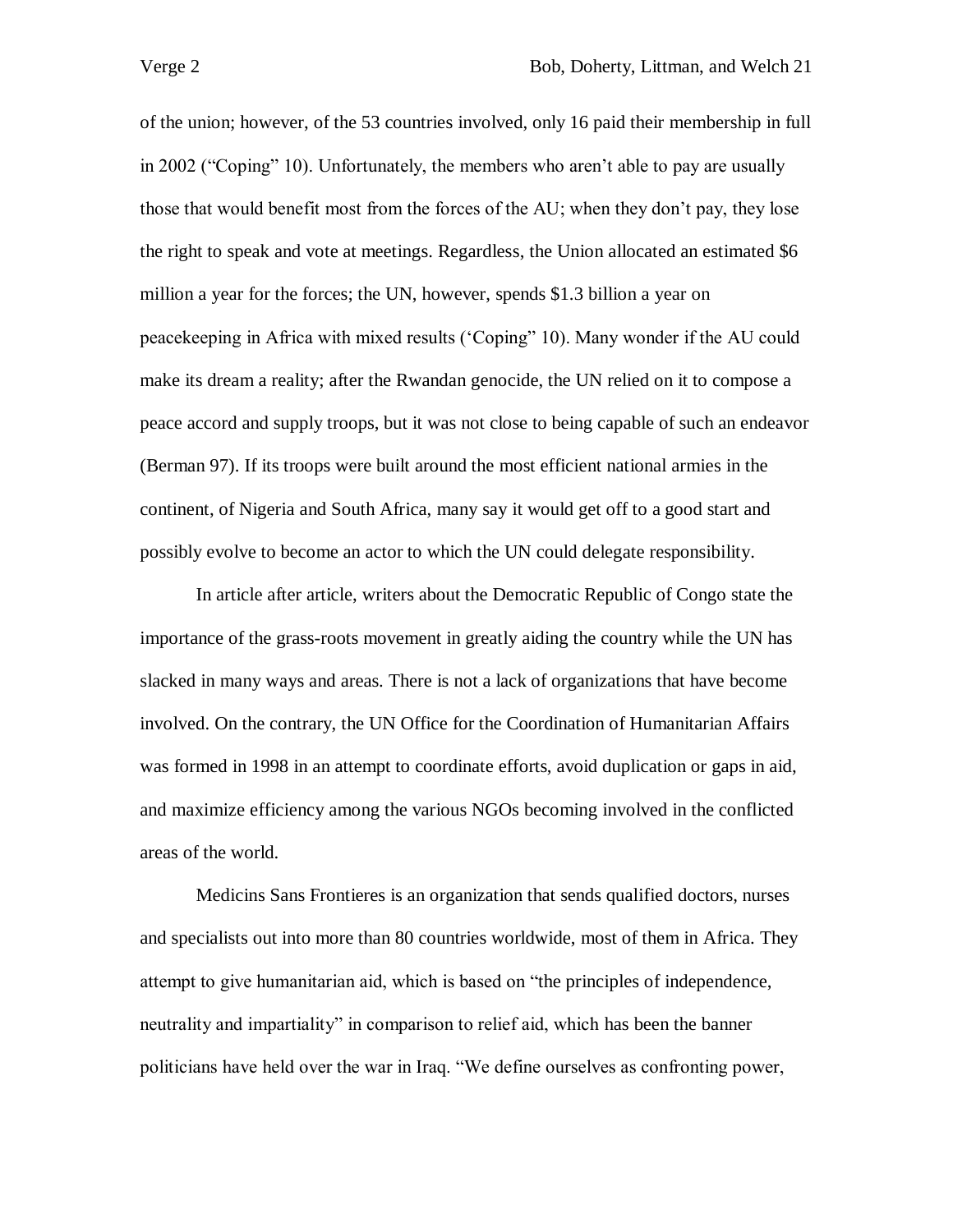not becoming part of it. Our aim is to save lives threatened by political interests that leave little room for considering people in need for what they really are: human beings. Our role is to cast ourselves against a reality which ignores this simple idea" (Rostrup 22). They recognize that their effects may be small in terms of those that they are able to reach. Operational Director Kenny Gluck writes that

> the insignificance of our actions in terms of the fate of the Congo is only counterbalanced by the effect we have on individuals and communities…the scale of the problems that we neglect and the number of victims who will not be reached will endlessly frustrate MSF in DRC. But this makes the care for individuals we do reach - with real assistance and real humanity - all the more meaningful and significant" (Rostrup 24).

Amnesty International, an organization run by regional networks of members all over the world, has not done much specifically for the Democratic Republic of the Congo, but has included it in relevant campaigns related to children soldiers, rape of women, clean diamonds, refugees, and the International Arms Trade. Oxfam International is another group made up of twelve offices based in different countries that has aided the country through similar campaigns.

These groups all publish reports with suggestions, filled with statistics of the people in need of healthcare, water, shelter, food, involving descriptive accounts of the situation, often urging the UN Security Council to send more troops, in addition to calling other facets of the UN to act. Many go and speak directly with the UN Commission for Human Rights (UNHCR), a facet of the UN dealing with displaced persons, which is increasingly coordinating its efforts with NGOs like the International Rescue Committee, CARE and Catholic Relief (Carey 172). Such organizations frequently help establish restrictions on the use of environmentally damaging material, in addition to the formation of the International Criminal Court, which, as a evolving judicial body, could eventually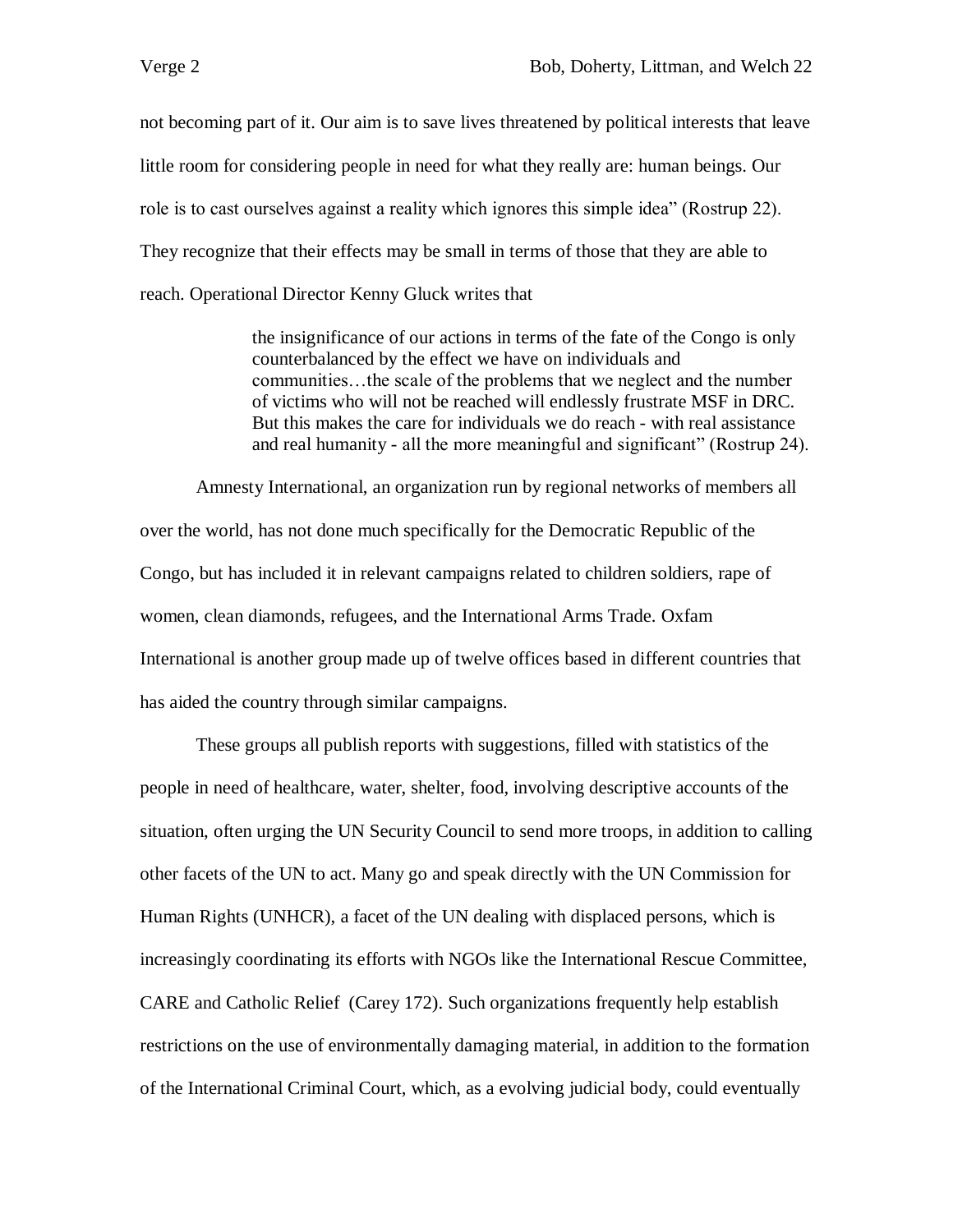lead to more successfully holding individuals responsible for war crimes in the DRC (Gutto 128).

However, NGOs pose many problems that typically go unmentioned or perceived by the general public. There is a broad variety of NGOs that exist; not all dedicate themselves solely to humanitarian aid and efforts. "Conflict-resolution NGOs pursue short-term peace settlements while human rights NGOs demand that individual leaders be held legally accountable...[while] humanitarian NGOs focus on providing relief and social services" rather than addressing conflict (Carey 175). Many attempt to stop things like murder and genocide, which is incredibly difficult to do without the help and necessary continuous reassertion of UN sanctions. Furthermore, many end up compromising their values when reaching the country they hope to help, needing to make deals with rebel troops or corrupt governments in order to survive in the areas where conflicts are quite real and unfolding. "Warlords and state elites can misdirect aid to their benefit" (Casey 174). In addition, NGOs are sometimes guilty of giving help without knowing details of who or what they should be helping or doing. They can become political while attempting to be neutral, and support their own agenda while attempting to help others. And of course, there is always the problem of people following up what they start; many groups put "chefs de quartiers" in charge of distributing cards tradable for food and shelter, but often, these are sold for a high price before they can reach those that need them.

Despite these downfalls, NGOs have numerous merits. They offer an increasing number of diverse ways at approaching peace, and create a checks and balance system; this prevents no one group from utterly exploiting a country due to their ulterior motives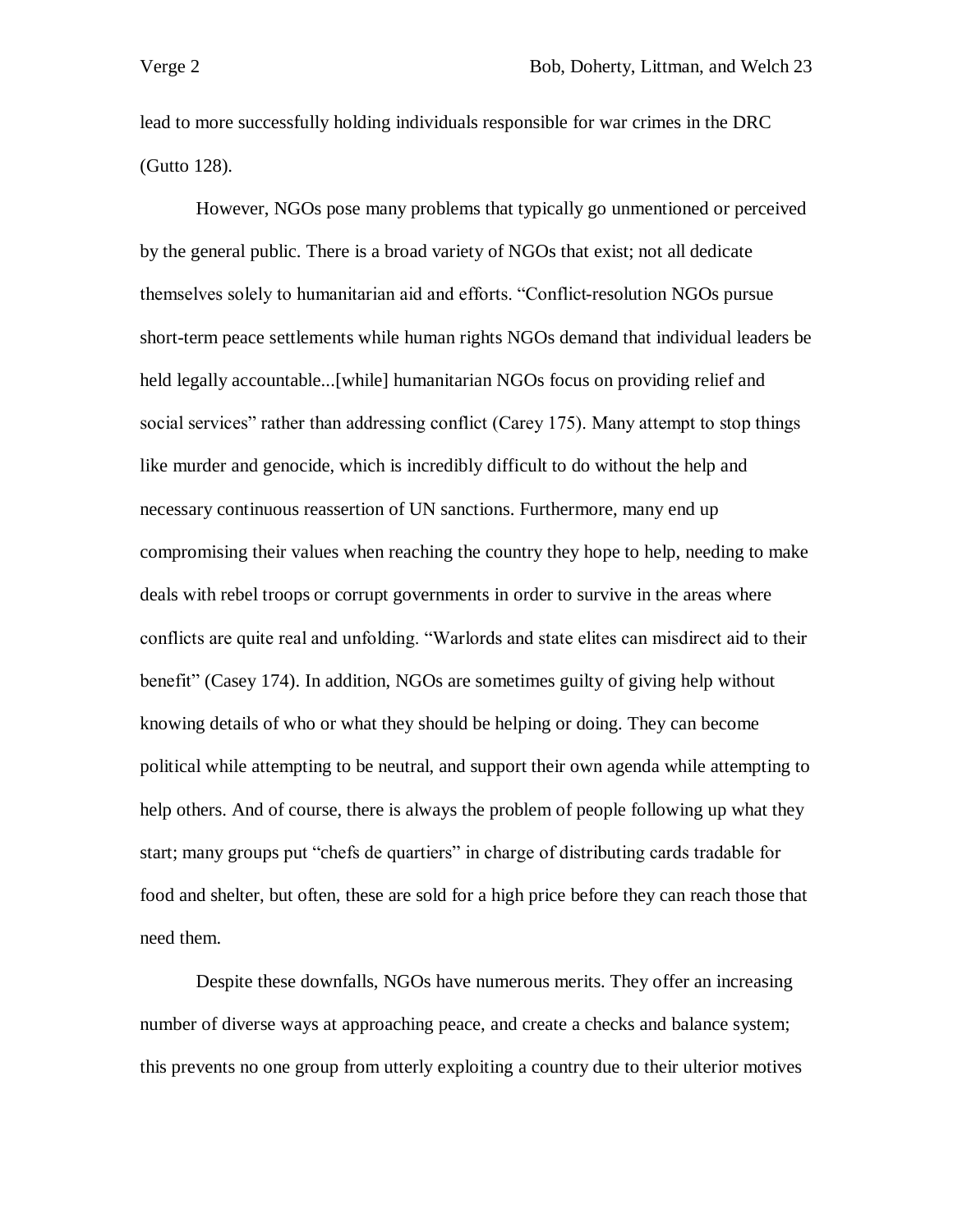and interests. NGOs tend to address facets that are outside of UN jurisdiction (or are not affectively addressed by their jurisdiction) - such as hunger, disease, poverty, rape issues which contribute to conflict just as much as arms, rebel groups and corrupt governments. Most importantly, NGOs connect with the people in the way officials in Kinshasa and the UN Headquarters cannot; both would be wise to utilize their presence in the Eastern Congo for contacting and hearing the people's voices.

### **Macro Solution**

"The biggest test of America's moral values is whether we and our leaders find the courage to say that liberty for all means liberating ourselves from materialism before it drives us mad and makes us a target for the world's next madman." - Derrick Jackson, The Boston Globe (November 2004)

"The great renewal of the world will perhaps consist in this, that man and maid, freed of all false feelings and reluctances, will seek each other not as opposites, but as brother and sister, as neighbors, and will come together as human beings." - Rainer Maria Rilke

We looked at a few different peace processes and realized that they covered a large range of problems. These haven't worked in the past. So we decided that we wanted to focus on one problem that would greatly affect and hopefully start to solve the other micro conflicts. The first thing that needs to happen is a ceasefire. We believe the conflict isn't ending due in part to the immense amount of arms transfers to this area which have led to the arming of not only governments, but also of various militias and rebel groups. One of the solutions to this is for the US congress to begin to more closely monitor *all* US arms transfers. Hartung *et al* state, "US policy has done so well in helping create a demand for weapons in the developing world, and the industry has been so eager to fill it, that the arms market is taking on a life of its own, largely outside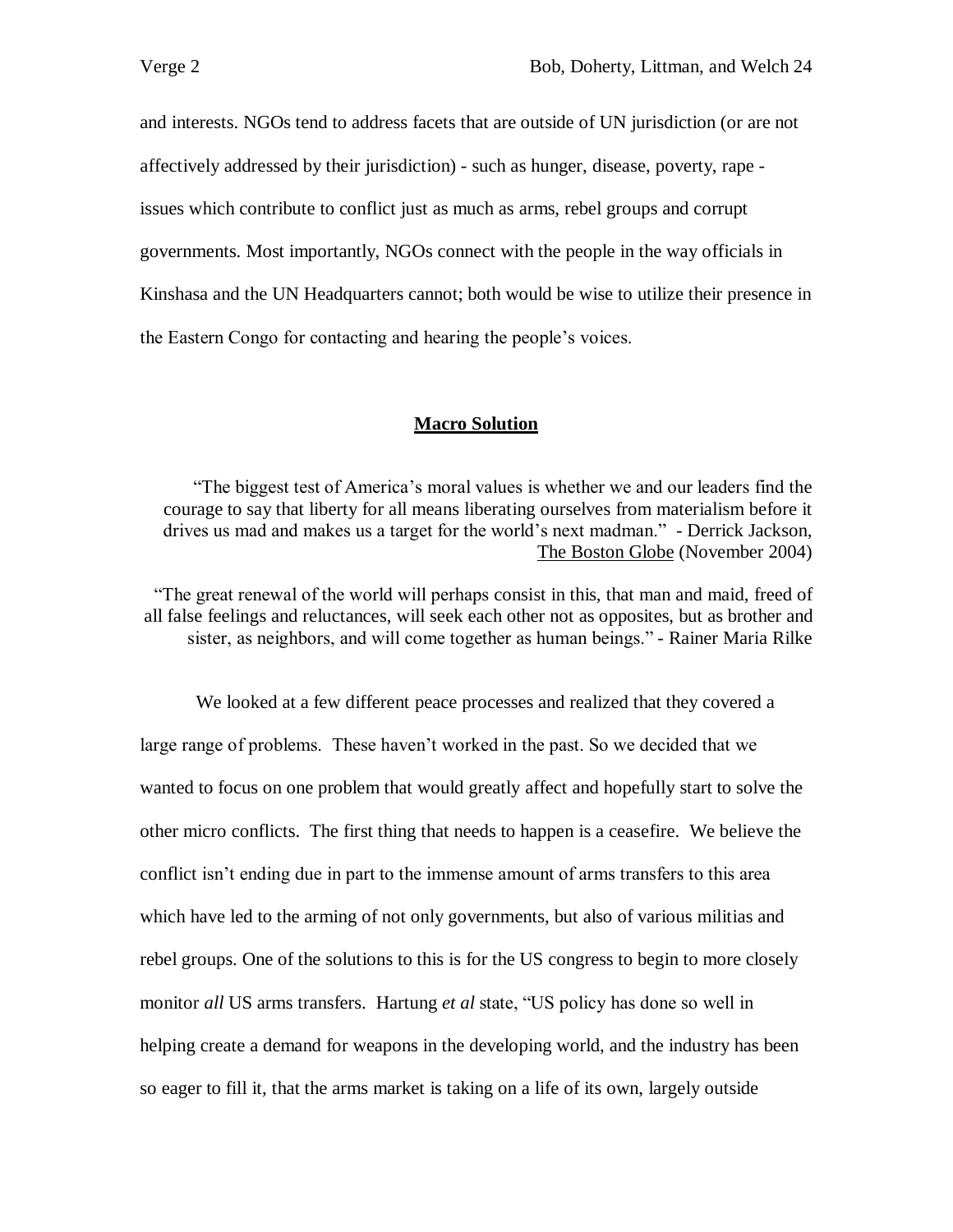government regulations and civilian oversight." Monitoring will not solve the problem, but may help to begin the process of disarmament and stopping the killing in the DRC and neighboring countries.

One of the questions we asked was what is the source of careless arms trading? One key factor contributing to careless arms trading is western consumption. The US makes money off of arms trading and conceivably, is not likely to give it up. For that reason, the global community needs to unite to challenge western consumption and promote awareness of how it severely encroaches on the DRC and central Africa. As Amnesty International affirms,

Revenues generated from commercial contracts involving national resources should contribute to the progressive realization of the inhabitants' social and economic rights. The international community has a responsibility to link the quest for justice in the global campaign against impunity with global efforts for greater accountability regarding economic activities and their impact on human rights. (2003)

Part of the reduction of consumption requires ceasing the exploitation of the DRC's natural resources. It is essential that the global community, the United States in particular, respect the DRC and Central Africa and its inhabitants. (**see Appendix C)**

## **Micro Solution**

*Can you have a stable government without a stable economy? Can you have a stable economy without a stable government?*

We think that a country needs a stable government before it can have economic stability because with no stable government in place, nothing effective can happen. If embargos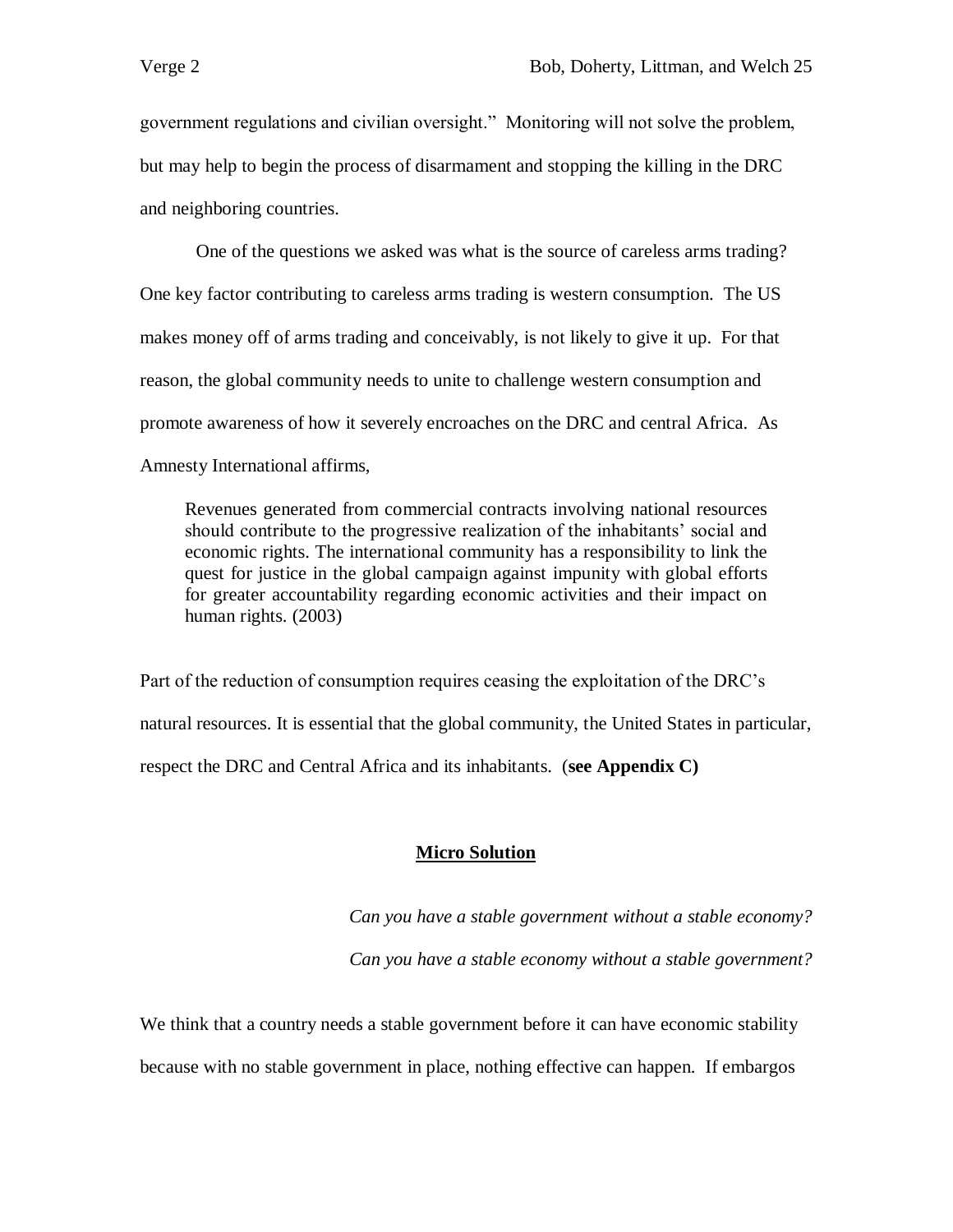are placed on Coltan and diamonds, who will be there to enforce the embargos and stand up to the global community and/or the DRC's exploiters? Without a stable government in place, how will the DRC enforce its sovereignty or make international allies who are willing to help the DRC get back on its feet, economically and socially? If there is no strong government, who is to enforce the ceasefire and stop the violent warfare that is causing such environmental and human devastation, both of which are necessary to sustain an economy?

On the other hand, the issue underlying the Rwandan genocide and a lot of the unrest in the DRC is related to economic disparity, and extreme poverty. Perhaps because people are so impoverished they would put their trust in anyone who promised better days. But after what the DRC has been through in the last century, what Congolese would trust or put any faith in another leader enough to respect his/her policy or agreements with warring parties? Many thought Mobutu would "save the day" but he turned out to be one of the worst dictators the DRC has ever had. If people spend each day worrying if they will have food the next and doing anything in their power to get it, how could any government enforce a ceasefire or mining laws for instance?

How about the involvement of the UN? As of now, the DRC is in a stage of a transitional government led by Joseph Kabila. His government consists of members from the rebel groups, and he plans to hold elections in 2005. We think the elections should be postponed to a further date; this would give the United Nations adequate time to enter the region and establish a system of monitoring the use of natural resources, the illicit activities prevalent in mining camps and implement troops to intervene in any violent or deadly conflict. This means that members of the UN would be responsible for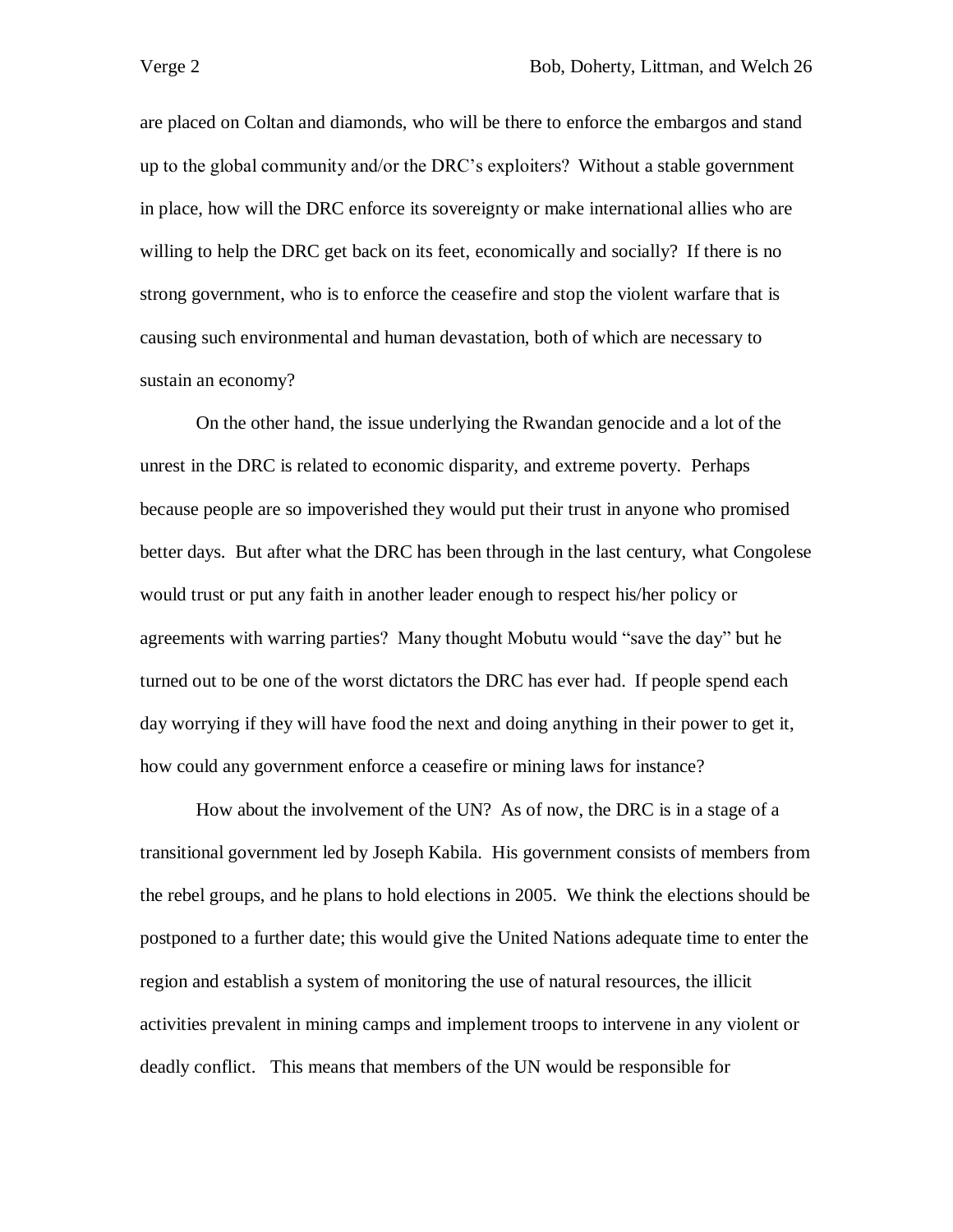monitoring the DRC's economic actions, including the importing and exporting of arms, as well as standardizing jobs within the region. During this time, UN officials would also work with government officials to ensure that the economic peace process would continue after elections, no matter who is elected to run the country.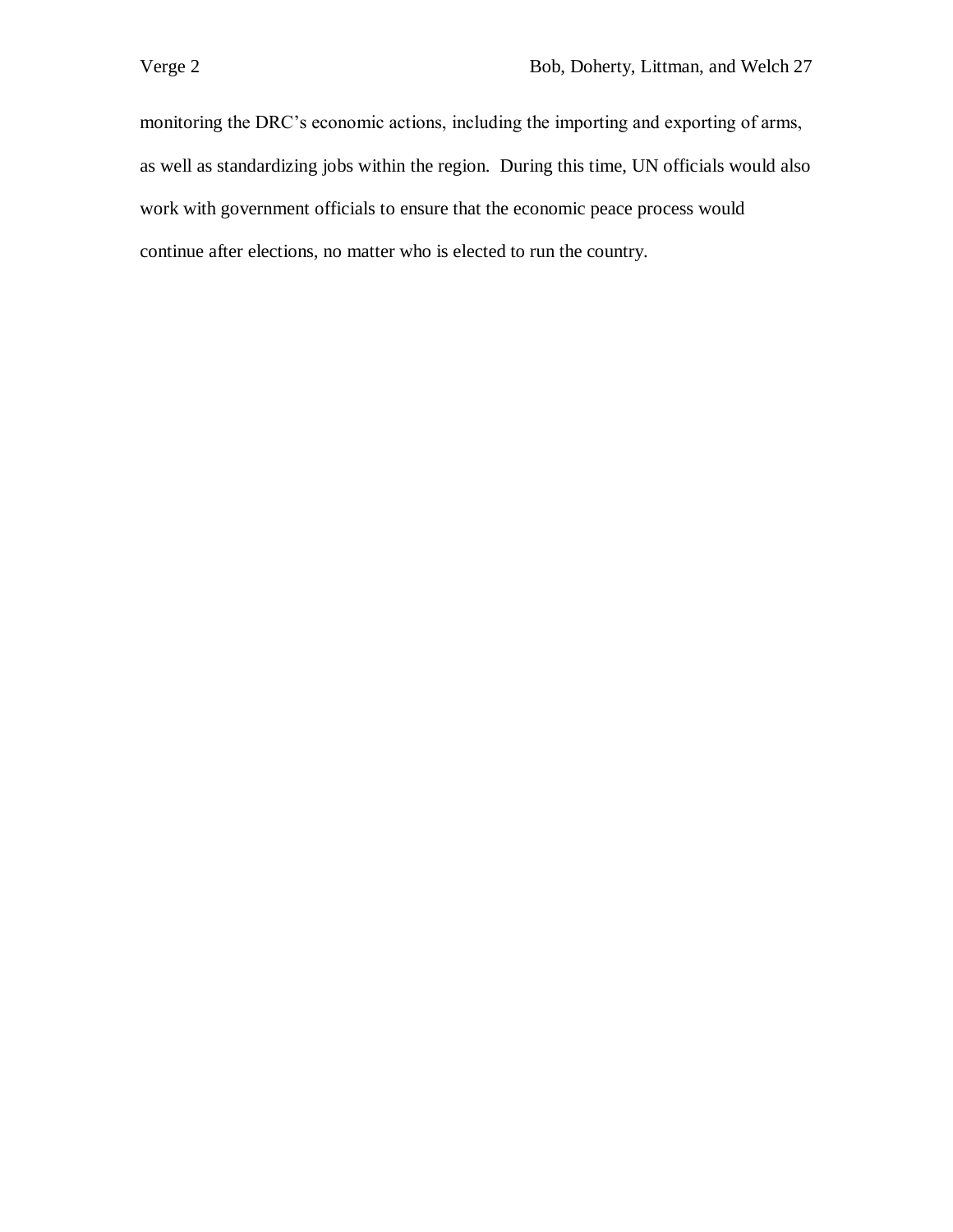# Works Cited

- Alusala, Nelson. *The Democratic Republic of Congo: 2003 in review*. African Security Review. 13:1 (2004) Pp. 93-96. Academic Search Premier. Julia Rogers Library, Goucher College. 13 Dec 2004 <http://www.ebsco.com>.
- Amnesty International. *Democratic Republic of Congo: Mass rape leaves a public health crisis.* Amnesty International Press Releases. 26 October 2004. <http://web.amnesty.org/library/Index/ENGAFR620212004?open&of=ENG-COD>.
- Amnesty International. *Other Brothers Who Help Kill Us*. Amnesty International Document Library. 1 April 2003. <http://web.amnesty.org/library/Index/ENGAFR620102003?open&of=ENG-COD>.
- Berman, Eric G. *African Regional Organizations' Peacekeeping Operations*. African Security Review. 11 (2002) Pp. 33-44. Academic Search Premier. Julia Rogers Library, Goucher College. 10 Nov 2004 <http://www.ebsco.com>.
- Boshoff, Henri and Martin Rupiya. *Delegates, Dialogue and Desperadoes: The ICD and the DRC peace process*. African Security Review. (2003).
- Brittain, Victoria*. Ethnic Cataclysm Looms in Congo*. The Guardian. London ed. 31 Aug 1998. Lexis Nexis. Julia Rogers Library, Goucher College. 6 September 2004. <http://web.lexis-nexis.com/universe/document?\_m=974b715...>.
- Carey, Henry F. *Conclusion: NGO Dilemmas in Peace Processes*. International Peacekeeping. 10 (Spring 2003) Pp. 172-179. Academic Search Premier. Julia Rogers Library, Goucher College. 10 Nov 2004 <http://www.ebsco.com>.
- *Congo (DRC)*. Yahoo Finance. 2004. <http://biz.yahoo.com/ifc/cd.html>.
- *Congo, Democratic Republic of the: History.* The Columbia Electronic Encyclopedia. 6th ed. New York City: Columbia University Press, 2004. <http://www.infoplease.com/ce6/world/A0857522.html>.
- *Coping with conflict*. Economist. 370: 8353 (1/17/2004) Pp. 8-10. Academic Search Premier. Julia Rogers Library, Goucher College. 11 Nov 2004. [<http://www.ebsco.com](https://email.goucher.edu/exchweb/bin/redir.asp?URL=http://www.ebsco.com)>.
- Essick, Kristi. *Guns, Money and Cell Phones*. The Industry Standard. 11 June 2001. <http://www.globalissues.org/Geopolitics/Africa/Articles/TheStandardColtan.as>.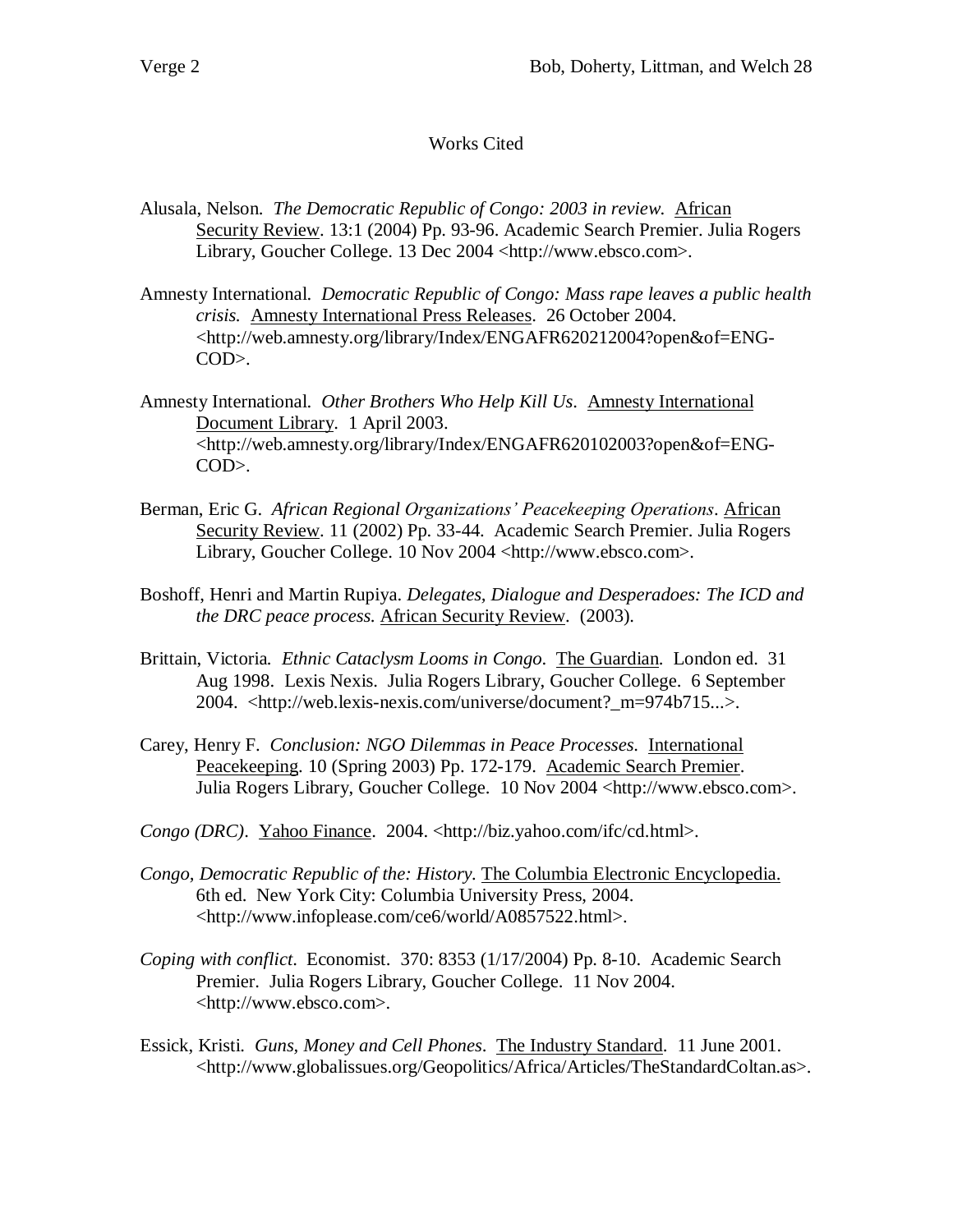- *Facts on Mobutu*. Facts on File, World News Digest. 22 May 1997. <http://www.facts.com/wnd/mobutu2.htm>.
- Ginifer, Jeremy. *Peacebuilding in the Congo: Mission Impossible?* International Peacekeeping. 9 (Autumn 2002) Pp. 121-128. Academic Search Premier. Julia Rogers Library, Goucher College. 10 Nov 2004 <http://www.ebsco.com>.
- Gutto, Shadrack. *Created and Limited by Politics: A view of the ICC from Africa.* African Security Review. 12:4 (2003) Pp. 127-28. Academic Search Premier. Julia Rogers

Library, Goucher College. 10 Nov 2004. [<http://www.ebsco.com>](https://email.goucher.edu/exchweb/bin/redir.asp?URL=http://www.ebsco.com).

- Harden, Blaine. *A Black Mud from Africa Helps Power the New Economy*. The New York Times. 12 Aug 2001. <http://www.stpt.usf.edu/~jsokolov/211pygmy1.htm>.
- Harris, Paul. *Congo's International Civil War*. Power and Interest News Report. 5 April 2003. <http://www.pinr.com/report.php?ac=view\_report&report\_id=74 &language\_id=1>.
- Hartung, William D. and Bridget Moix*. Deadly Legacy: U.S. Arms to Africa and the Congo War*. Arms Trade Resource Center, World Policy Institute. January 2000. <http://www.worldpolicy.org/projects/arms/reports/congo.htm>.
- Hawkins, Virgil. "History Repeating Itself, The DRC and the UN Security Council." African Security Review. 12 (2003) Pp. 47-55. Academic Search Premier. Julia Rogers Library, Goucher College. 10 Nov 2004 <http://www.ebsco.com>.
- Hochschild, Adam. *Heart of Sadness: Congo*. Amnesty Now. 2003. <http://www.thirdworldtraveler.com/Africa/Heart\_Sadness\_Congo.html>.
- Hutus, Tutsis/Burundi Crisis. Tricenter. 2001. <Http://www.tricenter.com/WorldNews/ Burundi.htm>.
- Miall, Hugh, Oliver Ramsbotham and Tom Woodhouse. Contemporary Conflict Resolution. Malden: Blackwell Publishing Inc., 1999. Pp. 1-38.
- Oxfam. *A Forgotten War – A Forgotten Emergency: The Democratic Republic of Congo.* December 2000. <http://www.oxfam.org.uk/what\_we\_do/issues/conflict disasters/forgotten\_drc.htm>.
- R.N.S. *Multinational force headed for Zaire.* Christian Century. 113:34 (11/20/96) Pp. 1140-42. Academic Search Premier. Julia Rogers Library, Goucher College. 10 Dec 2004 <http://www.ebsco.com>.
- Rostrup, Morten and Rafael Vilasanjuan. MSF International Activity Report 2002- 2003. 11 Dec 2004. <http://www.msf.org/content/page.cfm?articleid =7B5C4544-899A-4FCB-BF2A0C6E8C28BA6D>.